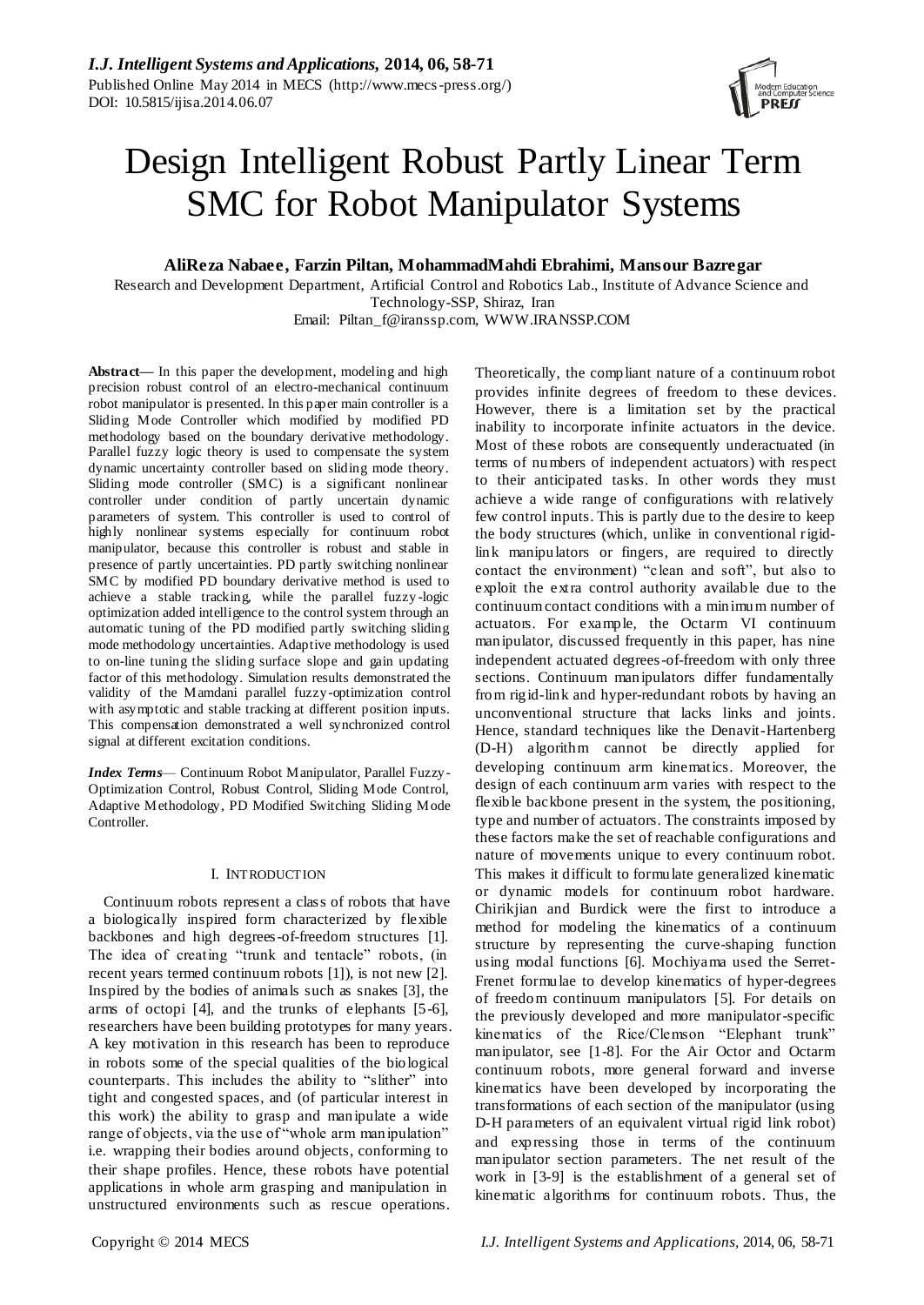kinematics (i.e. geometry based modeling) of a qu ite general set of prototypes of continuum manipulators has been developed and basic control strategies now exist based on these. The development of analytical models to analyze continuum arm dynamics (i.e. physicsbased models involving forces in addition to geometry) is an active, ongoing research topic in this field. From a practical perspective, the modeling approaches currently available in the literature prove to be very complicated and a dynamic model which could be conveniently implemented in an actual device's real-time controller has not been developed yet. The absence of a computationally tractable dynamic model for these robots also prevents the study of interaction of external forces and the impact of collisions on these continuum structures. This impedes the study and ultimate usage of continuum robots in various practical applications like grasping and manipulation, where impulsive dynamics [1-10] are important factors. Although continuum robotics is an interesting subclass of robotics with promising applications for the future, from the current state of the literature, this field is still in its stages of inception.

In modern usage, the word of control has many meanings, this word is usually taken to mean regulate, direct or command. The word feedback plays a vital role in the advance engineering and science. The conceptual frame work in Feed-back theory has developed only since world war II. In the twentieth century, there was a rapid growth in the application of feedback controllers in process industries. According to Ogata, to do the first significant work in three -term or PID controllers which Nicholas Minorsky worked on it by automatic controllers in 1922. In 1934, Stefen Black was invention of the feedback amplifiers to develop the negative feedback amplifier[11-13]. Negative feedback invited communications engineer Harold Black in 1928 and it occurs when the output is subtracted from the input. Automatic control has played an important role in advance science and engineering and its extreme importance in many industrial applications, i.e., aerospace, mechanical engineering and robotic systems. The first significant work in automatic control was James Watt's centrifugal governor for the speed control in motor engine in eighteenth century[14]. There are several methods for controlling a robot manipulator, which all of them follow two common goals, namely, hardware/software implementation and acceptable performance. However, the mechanical design of robot manipulator is very important to select the best controller but in general two types schemes can be presented, namely, a joint space control schemes and an operation space control schemes[15]. Joint space and operational space control are closed loop controllers which they have been used to provide robustness and rejection of disturbance effect. The main target in joint space controller is design a feedback controller that allows the actual motion ( $q_a(t)$ ) tracking of the desired motion  $(q_d(t))$ . This control problem is classified into two main groups. Firstly, transformation the desired motion  $X_d(t)$ to joint variable  $q_d(t)$  by inverse kinematics of robot manipulators [16-17]. The main target in operational space controller is to design a feedback controller to allow the actual end-effector motion  $X_a(t)$  to track the desired endeffector motion  $X_d(t)$ . This control methodology requires a greater algorithmic complexity and the inverse kinematics used in the feedback control loop. Direct measurement of operational space variables are very expensive that caused to limitation used of this controller in industrial robot manipulators[18-26]. One of the simplest ways to analysis control of multiple DOF robot manipulators are analyzed each joint separately such as SISO systems and design an independent joint controller for each joint. In this methodology, the coupling effects between the joints are modeled as disturbance inputs. To make this controller, the inputs are modeled as: total velocity/displacement and disturbance. Design a controller with the same formulation and different coefficient, low cost hardware and simple structure controller are some of most important independent-joint space controller advantages. Nonlinear controllers divided into six groups, namely, feedback linearization (computed-torque control), passivity-based control, sliding mode control (variable structure control), artificial intelligence control, Lyapunov-based control and adaptive control[27-40]. Sliding mode controller (SMC) is a powerful nonlinear controller which has been analyzed by many researchers especially in recent years. This theory was first proposed in the early 1950 by Emelyanov and several co-workers and has been extensively developed since then with the invention of high speed control devices. The main reason to opt for this controller is its acceptable control performance in wide range and solves two most important challenging topics in control which names, stability and robustness [41-59]. Sliding mode controller is divided into two main sub controllers: discontinues controller  $(\tau_{dis})$  and equivalent controller( $\tau_{eq}$ ). Discontinues controller causes an acceptable tracking performance at the expense of very fast switching. Conversely in this theory good trajectory following is based on fast switching, fast switching is caused to have system instability and chattering phenomenon. Fine tuning the sliding surface slope is based on nonlinear equivalent part [50-59]. However, this controller is used in many applications but, pure sliding mode controller has two most important challenges: chattering phenomenon and nonlinear equivalent dynamic formulation in uncertain parameters[55-59]. Chattering phenomenoncan causes some problems such as saturation and heats the mechanical parts of robot manipulators or drivers. To reduce or eliminate the chattering, various papers have been reported by many researchers which classified into two most important methods: boundary layer saturation method and estimated uncertainties method [20-45]. In recent years, artificial intelligence theory has been used in nonlinear control systems. Neural network, fuzzy logic and neuro-fuzzy are synergically combined with nonlinear classical controller and used in nonlinear, time variant and uncertain plant (e.g., robot manipulator). Fuzzy logic controller (FLC) is one of the most important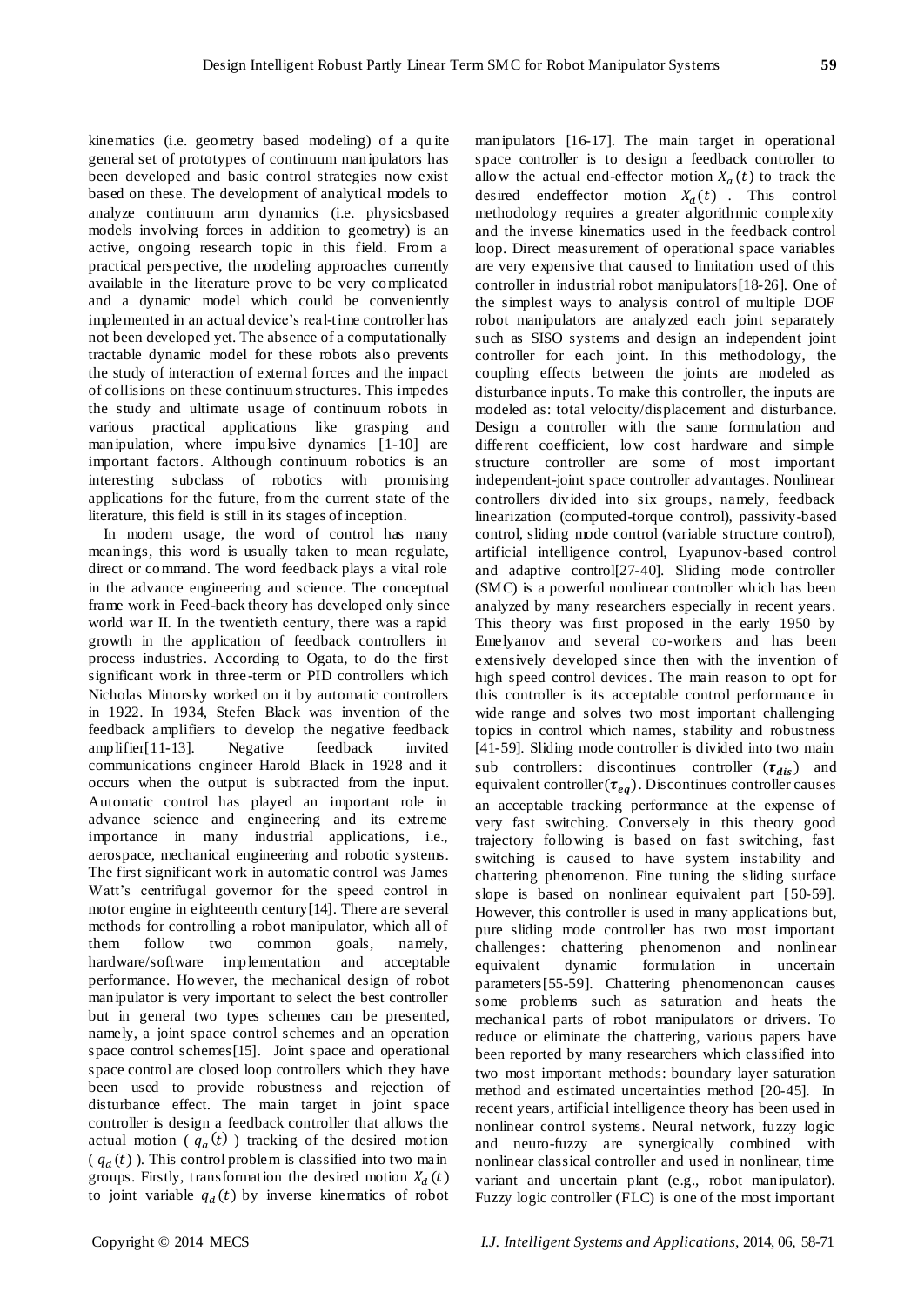applications of fuzzy logic theory. This controller can be used to control nonlinear, uncertain, and noisy systems. This method is free of some model techniques as in model-based controllers. As mentioned that fuzzy logic application is not only limited to the modelling of nonlinear systems [15-59] but also this method can help engineers to design a model-free controller. Control robot arm manipulators using model-based controllers are based on manipulator dynamic model. These controllers often have many problems for modelling. Conventional controllers require accurate information of dynamic model of robot manipulator, but most of time these models are MIMO, nonlinear and partly uncertain therefore calculate accurate dynamic model is complicated [32-37]. The main reasons to use fuzzy logic methodology are able to give approximate recommended solution for uncertain and also certain complicated systems to easy understanding and flexible. Fuzzy logic provides a method to design a model-free controller for nonlinear plant with a set of IF-THEN rules [35-49].

This method is based on design modified fuzzy PD partly linear switching SMC controller and resolves the uncertainty term and chattering phenomenon by fuzzy logic methodology. To have the best performance modified PD method based on boundary derivative methodology is design. The first time coefficients are calculated by Gradient Descent Optimization and to tune the fuzzy logic gain updating factor as well as improve the output performance the on-line tuning algorithm is introduced. To compensate the continuum robot manipulator system"s dynamic, 49 rules parallel Mamdani fuzzy inference system is design and applied to sliding mode methodology with switching highly stable function. The chattering is eliminating, because SMC and FLM work parallel.

This paper is organized as follows; second part focuses on the modeling dynamic formulation based on Lagrange methodology, fuzzy logic methodology, Gradient Descent Optimization and sliding mode controller to have a robust control. Third part is focused on the methodology which can be used to reduce the error, increase the performance quality and increase the robustness and stability. Simulation result and discussion is illustrated in forth part which based on trajectory following and disturbance rejection. The last part focuses on the conclusion and compare between this method and the other ones.

#### II. THEORY

**Dynamic Formulation of Continuum Robot:** The Continuum section analytical model developed here consists of three modules stacked together in series. In general, the model will be a more precise replication of the behavior of a continuum arm with a greater of modules included in series. However, we will show that three modules effectively represent the dynamic behavior of the hardware, so more complex models are not motivated. Thus, the constant curvature bend exhibited by the section is incorporated inherently within the model. The mass of the arm is modeled as being concentrated at three points whose co-ordinates referenced with respect to (see Fig 1);



Fig. 1. Assumed structure for analytical model of a section of a continuum arm

Where;

 $l$  - Length of the rigid rod connecting the two struts, constant throughout the structure,

 $k_{1,i}$ ,  $i = 1,2,3$  - Spring constant of actuator 1 at module  $i$ ,

 $k_{2,i}$ ,  $i = 1,2,3$  - Spring constant of actuator 2 at module i.

 $C_{1,i}$ ,  $i = 1,2,3$  - Damping coefficient of actuator 1 at module  $i$ ,

 $C_{2,i}$ ,  $i = 1,2,3$  - Damping coefficient of actuator 2 at module  $i$ ,

 $m_i$ ,  $i = 1,2,3$  - Mass in each module,

 $I_i$ ,  $i = 1,2,3$  - Moment of inertia of the rigid rod in each module.

A global inertial frame (N) located at the base of the arm are given below

$$
{}_{m1}^{N}P = S_1 \cdot \widehat{n_3} \tag{1}
$$

$$
{}_{m2}^{N}P = S_2 \cdot \sin\theta_1 \widehat{n_1} + (S_1 + S_2 \cos\theta_1) \cdot \widehat{n_3} \tag{2}
$$

$$
m_3^N P = (S_2 \cdot \sin\theta_1 + S_3 \cdot \sin(\theta_1 + \theta_2)) \widehat{n_1} + (S_1 + S_2 \cos \theta_1 + S_3 \cdot \cos(\theta_1 + \theta_2)) \widehat{n_3}
$$
 (3)

The position vector of each mass is initially defined in a frame local to the module in which it is present. These local frames are located at the base of each module and oriented along the direction of variation of coordinate 's' of that module. The positioning of each of these masses is at the centre of mass of the rigid rods connecting the two actuators. Differentiating the position vectors we obtain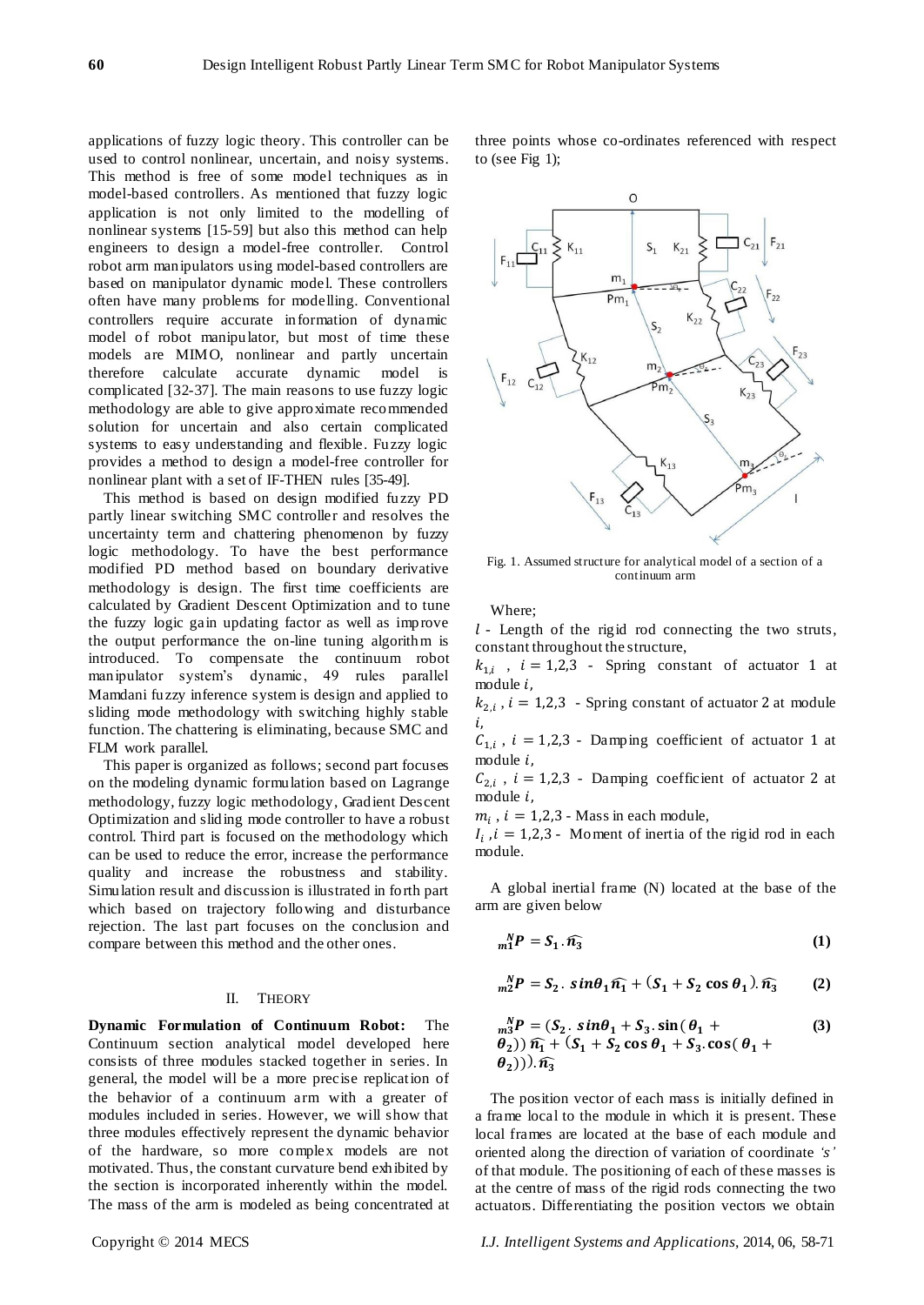the linear velocities of the masses. The kinetic energy (T) of the system comp rises the sum of linear kinetic energy terms (constructed using the above velocities) and rotational kinetic energy terms due to rotation of the rigid rod connecting the two actuators, and is given below as

$$
T = (0.5) m_1 \dot{s}_1{}^2 + (0.5) m_2 \left( (\dot{s}_2 \sin \theta_1 + \dot{s}_2 \cos \theta_1) \dot{s}_1 + (\dot{s}_1 + \dot{s}_2 \cos \theta_1) -
$$
  
\n
$$
s_2 \sin \theta_1 \dot{\theta}_1{}^2 + (\dot{s}_1 + \dot{s}_2 \cos \theta_1) -
$$
  
\n
$$
s_2 \sin \theta_1 \dot{\theta}_1{}^2 + (0.5) m_3 \left( (\dot{s}_2 \sin \theta_1) +
$$
  
\n
$$
s_2 \cos \theta_1 \dot{\theta}_1 + \dot{s}_3 \sin (\theta_1) + \theta_2 \dot{s}_1 +
$$
  
\n
$$
s_3 \cos (\theta_1) + \theta_2 \dot{s}_1 + s_2 \cos \theta_1 - s_2 \sin \theta_1 \dot{\theta}_1 +
$$
  
\n
$$
s_3 \cos (\theta_1) + \theta_2 \dot{s}_2 + (0.5) I_1 \dot{\theta}_1{}^2 +
$$
  
\n
$$
s_3 \sin (\theta_1) + \theta_2 \dot{\theta}_2{}^2 + (\theta_2) \dot{s}_1 + (\theta_3) I_3 \dot{\theta}_1{}^2 +
$$
  
\n
$$
\theta_2{}^2 + \theta_3{}^2
$$

The potential energy (P) of the system comprises the sum of the gravitational potential energy and the spring potential energy. A small angle assumption is made throughout the derivation. This allows us to directly express the displacement of springs and the velocities associated with dampers in terms of system generalized coordinates.

$$
P = -m_1gs_1 - m_2g(s_1 + s_2cos\theta_1) -
$$
  
\n
$$
m_3g(s_1 + s_2cos\theta_1 + s_3cos(\theta_1 + \theta_1)) +
$$
  
\n
$$
(0.5)k_{11}(s_1 + (1/2)\theta_1 - s_{01})^2 +
$$
  
\n
$$
(0.5)k_{21}(s_1 + (1/2)\theta_1 - s_{01})^2 +
$$
  
\n
$$
(0.5)k_{12}(s_2 + (1/2)\theta_2 - s_{02})^2 +
$$
  
\n
$$
(0.5)k_{22}(s_2 + (1/2)\theta_2 - s_{02})^2 +
$$
  
\n
$$
(0.5)k_{13}(s_3 + (1/2)\theta_3 - s_{03})^2 +
$$
  
\n
$$
(0.5)k_{23}(s_3 + (1/2)\theta_3 - s_{03})^2
$$

where,  $S_{01}$ ,  $S_{02}$ ,  $S_{03}$  are the initial values of  $S_1$ ,  $S_2$ , respectively.

Due to viscous damping in the system, Rayliegh's dissipation function [6] is used to give damping energy

$$
D = (0.5)c_{11}(s_1 + (1/2)\theta_1)^2 + (0.5)c_{12}(s_2 + (1/2)\theta_1)^2 + (0.5)c_{12}(s_2 + (1/2)\theta_2)^2 + (0.5)c_{22}(s_2 + (1/2)\theta_2)^2 + (0.5)c_{13}(s_3 + (1/2)\theta_3)^2 + (0.5)c_{23}(s_3 + (1/2)\theta_3)^2.
$$
 (6)

The generalized forces in the system corresponding to the generalized co-ordinates are expressed as appropriately weighted combinations of the input forces.

$$
Q_{s_1} = F_{11} + F_{21} + (F_{12} + F_{22})\cos\theta_1 + (F_{13} + F_{23})\cos(\theta_1 + \theta_2)
$$
 (7)

$$
Q_{s_2} = F_{12}^2 + F_{22} + (F_{13}^2 + F_{23})cos(\theta_2)
$$
 (8)

$$
Q_{s_3} = F_{13} + F_{23} \tag{9}
$$

$$
Q_{\theta_1} = (1/2)(F_{11} - F_{21}) + (1/2)(F_{12} - T_{22}) + (1/2)(F_{13} - F_{23}) +
$$
\n(10)

$$
S_2 \sin \theta_2 (F_{13} + F_{23})
$$
  
\n
$$
Q_{\theta_1} = (1/2)(F_{12} - F_{22})
$$
\n(11)

+ (1/2)(F<sub>13</sub> - F<sub>23</sub>)  
\n
$$
Q_{\theta_1} = (1/2)(F_{13} - F_{23})
$$
\n(12)

It can be evinced from the force expressions that the total input forces acting on each module can be resolved into an additive component along the direction of extension and a subtractive component that results in a torque. For the first module, there is an additional torque produced by forces in the third module.

The model resulting from the application of Lagrange's equations of motion obtained for this system can be represented in the form

$$
F_{coeff} \underline{\tau} = D\left(\underline{q}\right)\underline{\ddot{q}} + C\left(\underline{q}\right)\underline{\dot{q}} + G\left(\underline{q}\right) \tag{13}
$$

where  $\tau$  is a vector of input forces and q is a vector of generalized co-ordinates. The force coefficient matrix  $F_{coeff}$  transforms the input forces to the generalized forces and torques in the system. The inertia matrix,  $D$  is composed of four block matrices. The block matrices that correspond to pure linear accelerations and pure angular accelerations in the system (on the top left and on the bottom right) are symmetric. The matrix  $C$  contains coefficients of the first order derivatives of the generalized co-ordinates. Since the system is nonlinear, many elements of  $C$  contain first order derivatives of the generalized co-ordinates. The remaining terms in the dynamic equations resulting from gravitational potential energies and spring energies are collected in the matrix  $G$ . The coefficient matrices of the dynamic equations are given below,

 $\overline{a}$ 

$$
FCoeff = (14)
$$
\n
$$
\begin{bmatrix}\n1 & 1 & cos(\theta_1) & cos(\theta_1) & cos(\theta_1 + \theta_2) & cos(\theta_1 + \theta_2) \\
0 & 0 & 1 & 1 & cos(\theta_2) & cos(\theta_2) \\
0 & 0 & 0 & 1 & 1 & 1 \\
1/2 & -1/2 & 1/2 & -1/2 & 1/2 + s_2 sin(\theta_2) & -1/2 + s_2 sin(\theta_2) \\
0 & 0 & 1/2 & -1/2 & 1/2 & -1/2 & -1/2 \\
0 & 0 & 0 & 0 & 1/2 & -1/2 & -1/2\n\end{bmatrix}
$$
\n
$$
D\left(\underbrace{q}_{m_1+m_1} \right) = \sum_{\substack{m_1 \cos(\theta_1) \\ m_2 \cos(\theta_2) \\ m_3 \cos(\theta_1) \\ m_4 m_5}} \sum_{\substack{m_1 \cos(\theta_1) \\ m_2 \cos(\theta_2) \\ m_3 \cos(\theta_1 + \theta_2) \\ m_4 \cos(\theta_2) \\ m_5 \cos(\theta_1 + \theta_2) \\ m_6 \cos(\theta_1 + \theta_2) \\ m_7 \cos(\theta_1)} \sum_{\substack{m_1 \cos(\theta_1) \\ m_1 \cos(\theta_2) \\ m_2 \cos(\theta_2) \\ m_3 \sin(\theta_2) \\ m_4 \cos(\theta_3) \\ m_5 \cos(\theta_1 + \theta_2) \\ m_6 \cos(\theta_1 + \theta_2) \\ m_7 \cos(\theta_2)} \sum_{\substack{m_1 \sin(\theta_1) \\ m_2 \sin(\theta_2) \\ m_3 \sin(\theta_2) \\ m_4 \sin(\theta_1 + \theta_2) \\ m_5 \sin(\theta_2) \\ m_6 \cos(\theta_3) \\ m_7 \cos(\theta_4)} \sum_{\substack{m_1 \sin(\theta_1) \\ m_1 \sin(\theta_2) \\ m_2 \sin(\theta_1 + \theta_2) \\ m_3 \sin(\theta_2) \\ m_4 \cos(\theta_3) \\ m_5 \cos(\theta_4 + \theta_2)} \sum_{\substack{m_1 \sin(\theta_1) \\ m_1 \sin(\theta_2) \\ m_2 \sin(\theta_1 + \theta_2) \\ m_3 \sin(\theta_2) \\ m_4 \cos(\theta_3) \\ m_5 \cos(\theta_4)} \sum_{\substack{m_1 \sin(\theta_1
$$

**(14)**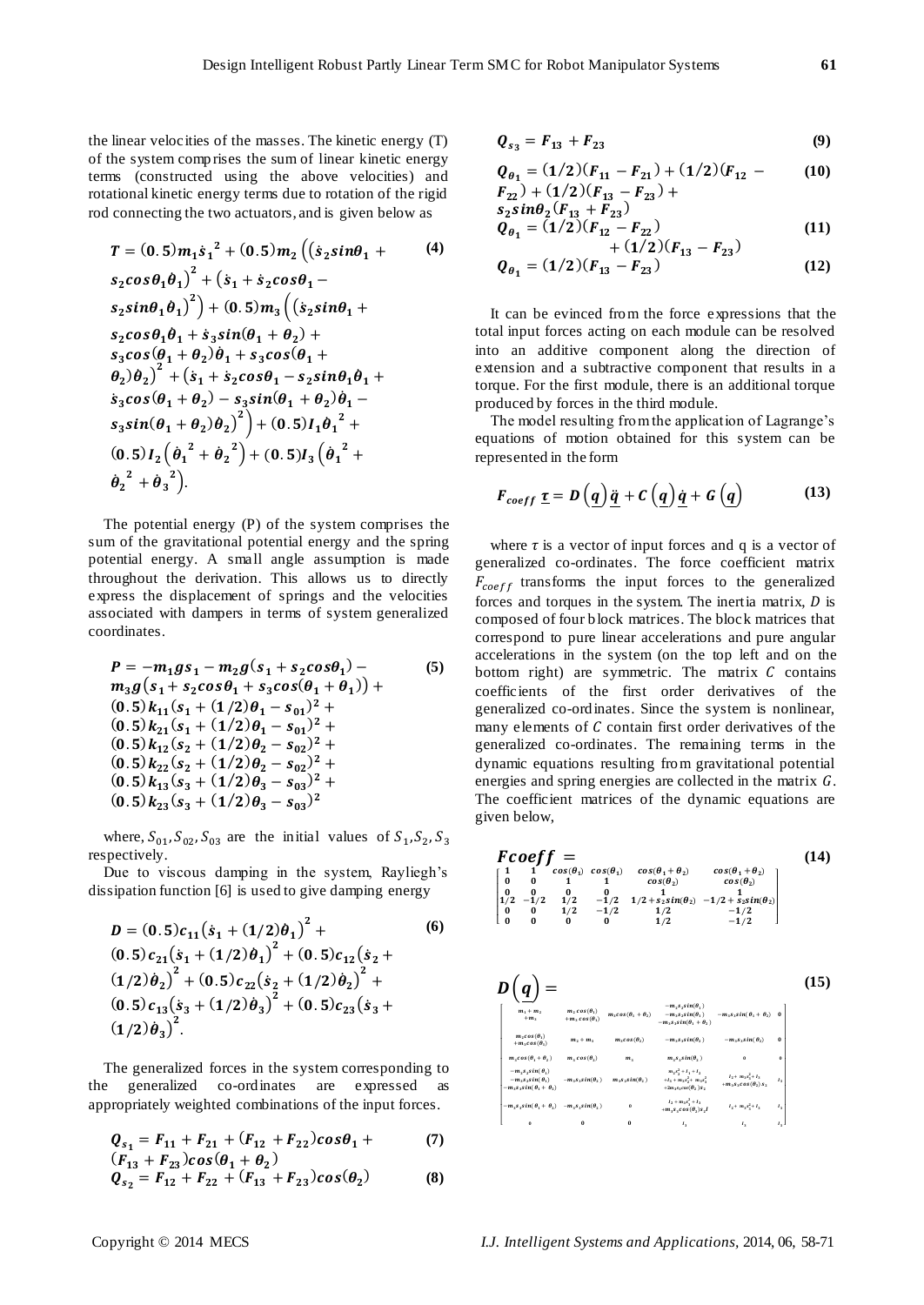

 $G ( q )$  $\overline{a}$ ł  $\left. m_2s_2g\sin{(\theta_1)} +m_3s_3g\sin{(\theta_1+\theta_2)} +m_3s_2g\sin{(\theta_1)} +k_{11}(s_1+(1/2)\theta_1-s_{01})(1/2) \right. \nonumber \\ \left. +k_{21}(s_1-(1/2)\theta_1-s_{01})(-1/2) \right]$  $m_2g + k_{11}(s_1 + (1/2)\theta_1 - s_{01}) + k_{21}(s_1 - (1/2)\theta_1 - s_{01}) - m_3g$  $-m_2 g cos(\theta_1) + k_{12}(s_2+(1/2)\theta_2 - s_{02}) + k_{22}(s_2-(1/2)\theta_2 - s_{02}) - m_3 g cos(\theta_1)$  $-m_3g\cos(\theta_1+\theta_2) + k_{13}(s_3 + (1/2)\theta_3 - s_{03}) + k_{23}(s_3 - (1/2)\theta_3 - s_{03})$  $m_3s_3g\sin(\theta_1+\theta_2)+k_{12}(s_2+(1/2)\theta_2-s_{02})(1/2)+k_{22}(s_2-(1/2)\theta_2-s_{02})(-1/2)$  $k_{13}(s_3+(1/2)\theta_3-s_{03})(1/2)+k_{23}(s_3-(1/2)\theta_3-s_{03})(-1/2)$ I I I I I I **(17)**

**Sliding Mode Controller and prove the stability:** Consider a nonlinear single input dynamic system is defined by [6]:

$$
x^{(n)} = f(\vec{x}) + b(\vec{x})u \tag{18}
$$

Where u is the vector of control input,  $x^{(n)}$  is the  $n^t$ derivation of  $x$ ,  $x = [x, \dot{x}, \ddot{x}, \dots, x^{(n-1)}]^T$  is the state vector,  $f(x)$  is unknown or uncertainty, and  $b(x)$  is of known *sign* function. The main goal to design this controller is train to the desired state;  $x_d = [x_d, \dot{x}_d, \ddot{x}_d, ..., x_d^{(n-1)}]^T$ , and trucking error vector is defined by [6]:

$$
\widetilde{x} = x - x_d = [\widetilde{x}, \dots, \widetilde{x}^{(n-1)}]^T
$$
 (19)

A time-varying sliding surface  $s(x, t)$  in the state space  $\mathbb{R}^n$  is given by [6]:

$$
s(x,t) = \left(\frac{d}{dt} + \lambda\right)^{n-1} \tilde{x} = 0
$$
 (20)

where  $\lambda$  is the positive constant. To further penalize tracking error, integral part can be used in sliding surface part as follows [6]:

$$
s(x,t) = \left(\frac{d}{dt} + \lambda\right)^{n-1} \left(\int_0^t \widetilde{x} \, dt\right) = 0 \tag{21}
$$

The main target in this methodology is kept the sliding surface slope  $s(x, t)$  near to the zero. Therefore, one of the common strategies is to find input  $U$  outside of  $s(x, t)$  [6].

$$
\frac{1}{2}\frac{d}{dt}s^2(x,t) \le -\zeta|s(x,t)|\tag{22}
$$

where  $\zeta$  is positive constant.

If 
$$
S(0) > 0 \rightarrow \frac{d}{dt} S(t) \le -\zeta
$$
 (23)

To eliminate the derivative term, it is used an integral term from t=0 to t= $t_{reach}$ 

$$
\int_{t=0}^{t=t_{reach}} \frac{d}{dt} S(t) \le - \int_{t=0}^{t=t_{reach}} \eta \to
$$
\n
$$
S(t_{reach}) - S(0) \le -\zeta(t_{reach} - 0)
$$
\n(24)

Where  $t_{reach}$  is the time that trajectories reach to the sliding surface so, suppose  $S(t_{reach} = 0)$  defined as;

$$
0 - S(0) \le -\eta(t_{reach}) \to t_{reach} \le \frac{S(0)}{\zeta}
$$
 (25)

and

$$
if S(0) < 0 \to 0 - S(0) \le -\eta(t_{reach}) \to (26)
$$
  

$$
S(0) \le -\zeta(t_{reach}) \to t_{reach} \le \frac{|S(0)|}{\eta}
$$

Equation (26) guarantees time to reach the sliding surface is smaller than  $\frac{|S(0)|}{\tau}$  $rac{\sigma}{\zeta}$  since the trajectories are outside of  $S(t)$ .

$$
if S_{t_{reach}} = S(0) \rightarrow error(x - x_d) = 0 \qquad (27)
$$

suppose S is defined as

$$
s(x, t) = \left(\frac{d}{dt} + \lambda\right) \quad \tilde{x} = (\dot{x} - \dot{x}_d) + \tag{28}
$$
\n
$$
\lambda(x - x_d)
$$

The derivation of S, namely,  $\dot{S}$  can be calculated as the following;

$$
\dot{\mathbf{S}} = (\ddot{\mathbf{x}} - \ddot{\mathbf{x}}_{\mathbf{d}}) + \lambda(\dot{\mathbf{x}} - \dot{\mathbf{x}}_{\mathbf{d}})
$$
 (29)

suppose the second order system is defined as;

$$
\ddot{x} = f + u \rightarrow \dot{S} = f + U - \ddot{x}_d + \lambda(\dot{x} - \dot{x}_d)
$$
 (30)

Where  $f$  is the dynamic uncertain, and also since  $S = 0$  and  $\dot{S} = 0$ , to have the best approximation ,  $\hat{U}$  is defined as

$$
\hat{U} = -\hat{f} + \ddot{x}_d - \lambda(\dot{x} - \dot{x}_d)
$$
\n(31)

A simple solution to get the sliding condition when the dynamic parameters have uncertainty is the switching control law [52-53]: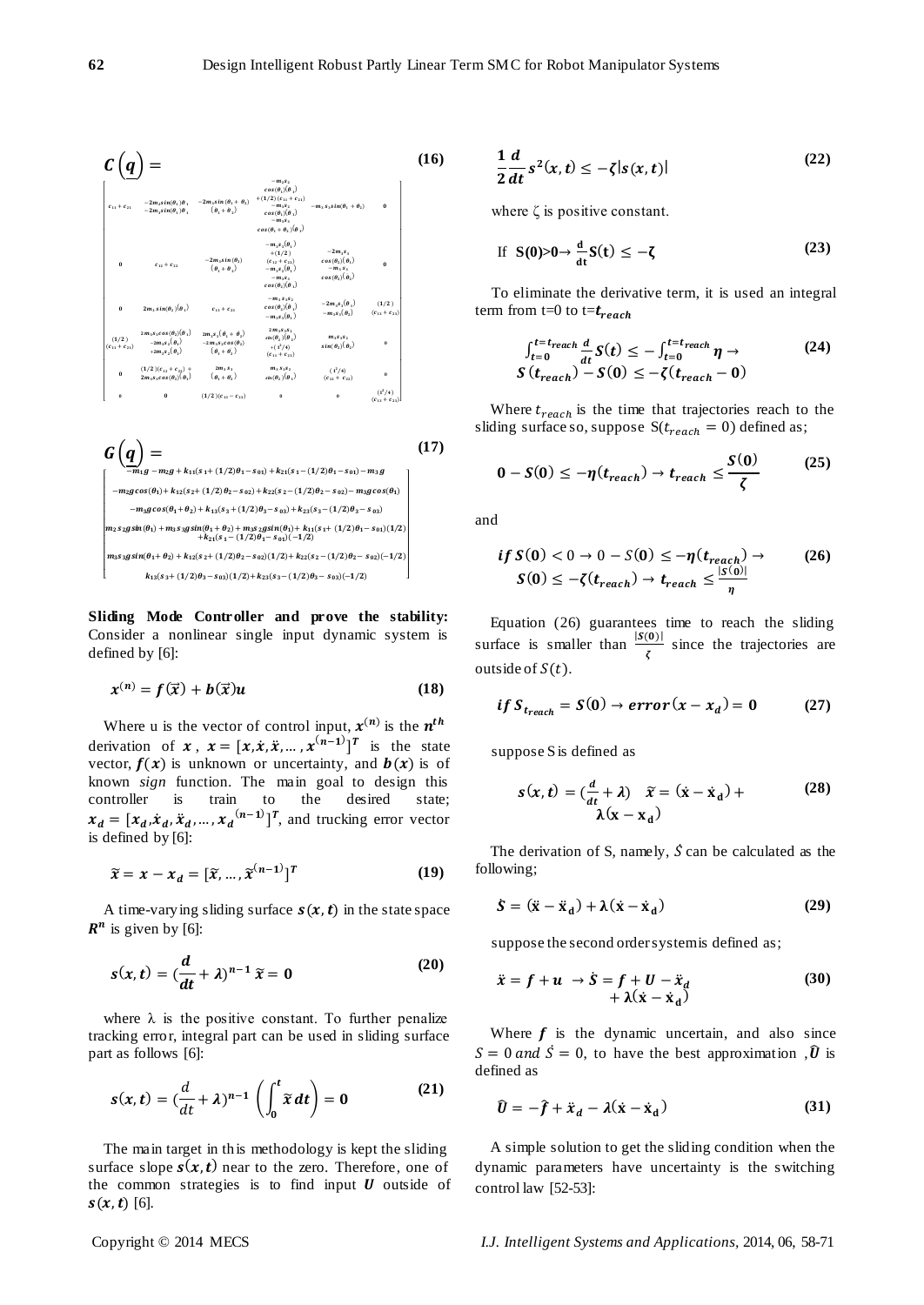$$
U_{dis} = \hat{U} - K(\vec{x}, t) \cdot \text{sgn}(s) \tag{32}
$$

where the switching function  $sgn(S)$  is defined as [1, 6]

$$
sgn(s) = \begin{cases} 1 & s > 0 \\ -1 & s < 0 \\ 0 & s = 0 \end{cases}
$$
 (33)

and the  $K(\vec{x}, t)$  is the positive constant. Suppose by (22) the following equation can be written as,

$$
\frac{1}{2}\frac{d}{dt}s^{2}(x,t) = S \cdot S = [f - \hat{f} - Ksgn(s)] \cdot S
$$
\n
$$
= (f - \hat{f}) \cdot S - K|S|
$$
\n(34)

and if the equation (26) instead of (25) the sliding surface can be calculated as

$$
s(x,t) = \left(\frac{d}{dt} + \lambda\right)^2 \left(\int_0^t \tilde{x} dt\right) =
$$
  
\n
$$
(\dot{x} - \dot{x}_d) + 2\lambda(\dot{x} - \dot{x}_d) - \lambda^2(x - x_d)
$$
\n(35)

in this method the approximation of  $\boldsymbol{U}$  is computed as [6]

$$
\hat{U} = -\hat{f} + \ddot{x}_d - 2\lambda(\dot{x} - \dot{x}_d) + \lambda^2(x - x_d)
$$
\n(36)

Based on above discussion, the sliding mode control law for a multi degrees of freedom robot manipulator is written as [1, 6]:

$$
\tau = \tau_{eq} + \tau_{dis} \tag{37}
$$

Where, the model-based component  $\tau_{eq}$  is the nominal dynamics of systems calculated as follows [1]:

$$
\tau_{eq} = [D^{-1}(f + C + G) + S]D \tag{38}
$$

and  $\tau_{dis}$  is computed as [1];

$$
\tau_{dis} = K \cdot \text{sgn}(S) \tag{39}
$$

By (39) and (38) the sliding mode control of robot manipulator is calculated as;

$$
\tau = \left[D^{-1}(f + C + G) + \dot{S}\right]D + K \cdot \text{sgn}(S) \tag{40}
$$

where  $S = \lambda e + \dot{e}$  in PD-SMC and  $S = \lambda e + \dot{e} +$  $\left(\frac{\lambda}{\epsilon}\right)$  $\frac{\lambda}{2}$ )<sup>2</sup>  $\sum e$  in PID-SMC.

The lyapunov formulation can be written as follows,

$$
V = \frac{1}{2} S^T . M . S \tag{41}
$$

the derivation of  $V$  can be determined as,

$$
\dot{V} = \frac{1}{2}S^T \dot{M} \dot{S} + S^T \dot{M} \dot{S} \tag{42}
$$

the dynamic equation of robot manipulator can be written based on the sliding surface as

$$
M\dot{S} = -VS + M\dot{S} + B + C + G \qquad (43)
$$

it is assumed that

$$
ST(\dot{M}-2B+C+G)S=0
$$
 (44)

by substituting (43) in (44)

$$
\dot{V} = \frac{1}{2}S^{T}\dot{M}S - S^{T}B + CS + S^{T}(M\dot{S} + B + CS + G)
$$
\n
$$
G) = S^{T}(M\dot{S} + B + CS + G)
$$
\n(45)

suppose the control input is written as follows

$$
\widehat{U} = \widehat{U_{Nonlinear} + U_{dis}} = [\widehat{M^{-1}}(B + C + G) +\widehat{S}]\widehat{M} + K \cdot sgn(S) + B + CS + G
$$
\n(46)

by replacing the equation (49) in (41)

$$
\dot{V} = S^{T}(M\dot{S} + B + C + G - \hat{M}\dot{S} - \hat{B + CS} + G - Ksgn(S)) = S^{T}(\tilde{M}\dot{S} + \tilde{B + CS} + G - Ksgn(S))
$$
\n(47)

and

$$
|\widetilde{M}\dot{S} + \widetilde{B + CS} + G| \le |\widetilde{M}\dot{S}| + |\widetilde{B + CS} + G|
$$
 (48)

the Lemma equation in robot arm system can be written as follows

$$
K_u = [|\widetilde{M}\dot{S}| + |B + CS + G| + \eta]_i, i = 1, 2, 3, 4, ... \tag{49}
$$

and finally;

$$
\dot{V} \le -\sum_{i=1}^{n} \eta_i |S_i| \tag{50}
$$

**Linear Controller:** In the absence of robot knowledge, proportional-integral-derivative (PID), proportionalintegral (PI) and proportional -derivative (PD) may be the best controllers, because they are model-free, and they"re parameters can be adjusted easily and separately [1] and it is the most used in continuum robot manipulators. In order to remove steady-state error caused by uncertainties and noise, the integrator gain has to be increased. This leads to worse transient performance, even destroys the stability. The integrator in a PID controller also reduces the bandwidth of the closed-loop system. PD control guarantees stability only when the PD gains tend to infinity, the tracking error does not tend to zero when friction and gravity forces are included in the continuum robot manipulator dynamics [2]. Model-based compensation for PD control is an alternative method to substitute PID control [1], such as adaptive gravity compensation [3], desired gravity compensation [2], and PD+ with position measurement [4]. They all needed structure information of the robot gravity. Some

Copyright © 2014 MECS *I.J. Intelligent Systems and Applications,* 2014, 06, 58-71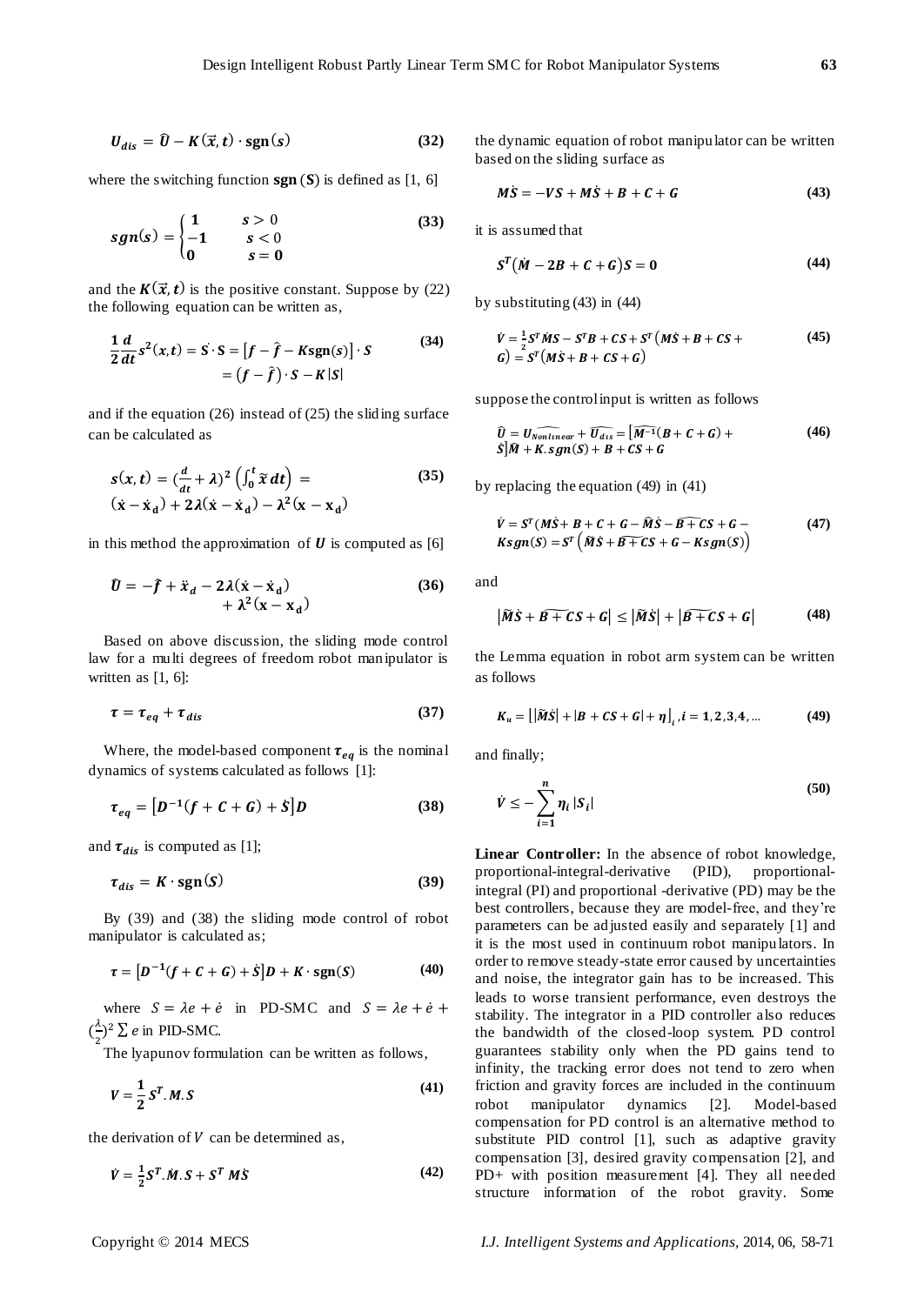nonlinear PD controllers can also achieve asymptotic stability, for example PD control with time-varying gains [5], PD control with nonlinear gains [6], and PD control with feedback linearization compensation [8]. But these controllers are complex; many good properties of the linear PID control do not exist because these controllers do not have the same form as the industrial PID. Design of a linear methodology to control of continuum robot manipulator was very straight forward. Since there was an output from the torque model, this means that there would be two inputs into the PID controller. Similarly, the outputs of the controller result from the two control

inputs of the torque signal. In a typical PID method, the controller corrects the error between the desired input value and the measured value. Since the actual position is the measured signal. Fig 2 shows linear PID methodology, applied to continuum robot manipulator [9-16].

$$
e(t) = \theta_a(t) - \theta_d(t) \tag{51}
$$

$$
U_{PID} = K_{p_a} e + K_{V_a} e + K_I \sum e
$$
 (52)



Fig. 2. Block diagram of linear PID method

The model-free control strategy is based on the assumption that the joints of the manipulators are all independent and the system can be decoupled into a group of single-axis control systems [14-16]. Therefore, the kinematic control method always results in a group of individual controllers, each for an active joint of the manipulator. With the independent joint assumption, no a priori knowledge of robot manipulator dynamics is needed in the kinematic controller design, so the complex computation of its dynamics can be avoided and the controller design can be greatly simplified. This is suitable for real-time control applications when powerful processors, which can execute complex algorithms rapidly, are not accessible. However, since joints coupling is neglected, control performance degrades as operating speed increases and a manipulator controlled in this way is only appropriate for relatively slow motion

[13-16]. The fast motion requirement results in even higher dynamic coupling between the various robot joints, which cannot be compensated for by a standard robot controller such as PID [16], and hence model-based control becomes the alternative.

**Fuzzy Logic Methodology:** Based on foundation of fuzzy logic methodology; fuzzy logic controller has played important rule to design nonlinear controller for nonlinear and uncertain systems [53]. However the application area for fuzzy control is really wide, the basic form for all command types of controllers consists of; Input fuzzification (binary-to-fuzzy [B/F] conversion) Fuzzy rule base (knowledge base), Inference engine and Output defuzzification (fuzzy-to-binary [F/B] conversion). Fig 3 shows the fuzzy controller part.



Fig. 3. Fuzzy Controller Part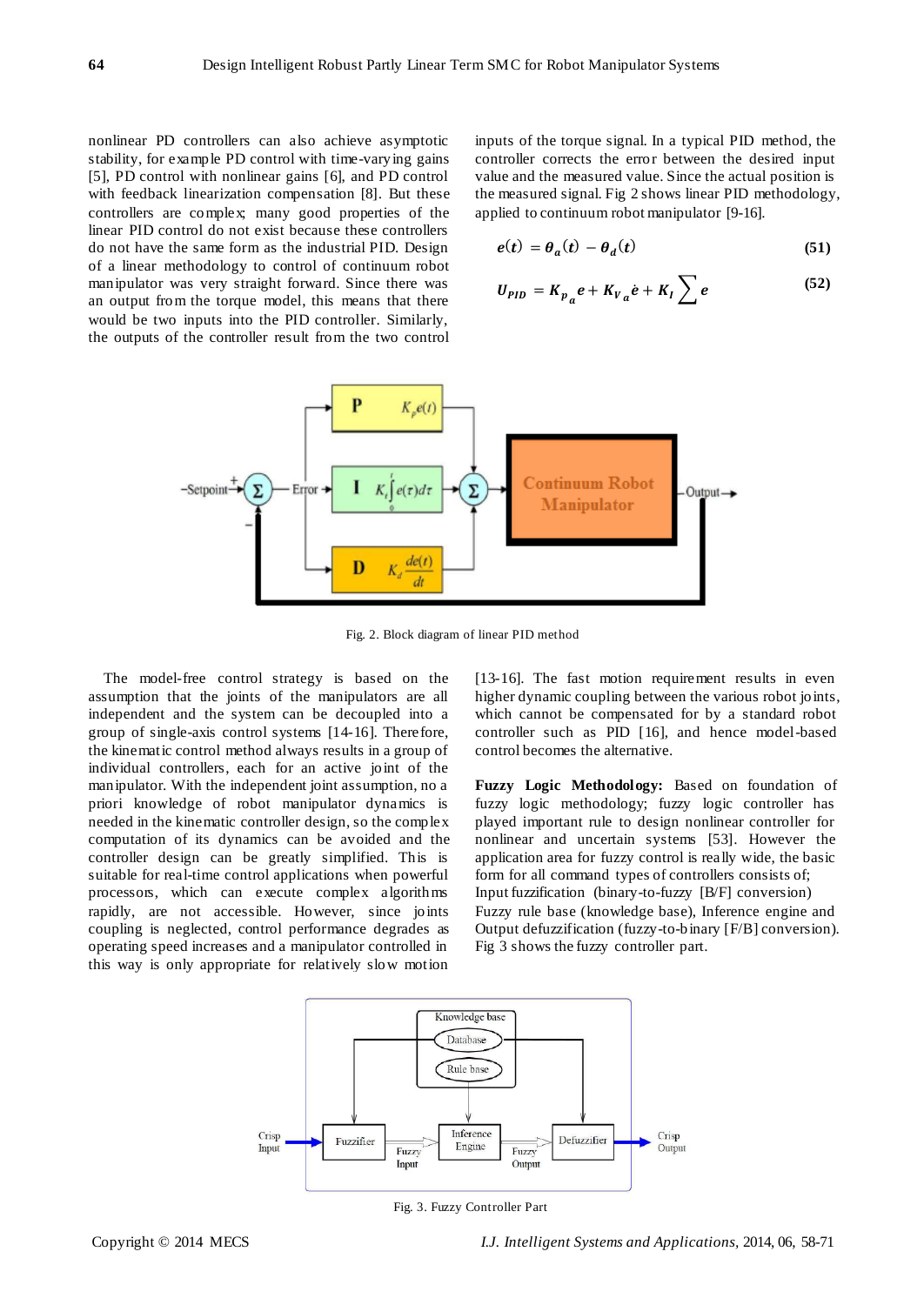The fuzzy inference engine offers a mechanism for transferring the rule base in fuzzy set which it is divided into two most important methods, namely, Mamdani method and Sugeno method. Mamdani method is one of the common fuzzy inference systems and he designed one of the first fuzzy controllers to control of system engine. Mamdani"s fuzzy inference system is divided into four major steps: fuzzification, rule evaluation, aggregation of the rule outputs and defuzzification. Michio Sugeno use a singleton as a membership function of the rule consequent part. The following definition shows the Mamdani and Sugeno fuzzy rule base [22-33]

if x is A and y is B then z is C'mamdani' 
$$
(53)
$$
 if x is A and y is B then z is  $f(x, y)'$ 'sugeno'

When  $x$  and  $y$  have crisp values fuzzification calculates the membership degrees for antecedent part. Rule evaluation focuses on fuzzy operation  $(AND/OR)$ in the antecedent of the fuzzy rules. The aggregation is used to calculate the output fuzzy set and several methodologies can be used in fuzzy logic controller aggregation, namely, Max-Min aggregation, Sum-Min aggregation, Max-bounded product, Max-drastic product, Max-bounded sum, Max-algebraic sum and Min-max. Defuzzification is the last step in the fuzzy inference system which it is used to transform fuzzy set to crisp set. Consequently defuzzification"s input is the aggregate output and the defuzzification"s output is a crisp number. Centre of gravity method  $(COG)$  and Centre of area method  $(COA)$  are two most common defuzzification methods.

**Gradient Descent Algorithm:** Gradient Descent Optimization (GDO) is one of the evolutionary optimization algorithms in the branch of non intelligence [4]. This algorithm was inspired by the social movement behavior of the birds in the flock searching for food. Compared to the other evolutionary algorithms, the main excellences of this algorithm are: Simple concept, easy to implement, robustness in tuning parameters, minimum storage space and both global and local exploration capabilities. These birds in a flock are symbolically described as particles. These particles are supposed to a swarm "flying" through the problem space. Each particle has a position and a velocity. Any particle's position in the problem space has one solution for the problem. When a particle transfers from one place to another, a different problem solution is generated. Cost function evaluated the solution in order to provide the fitness value of a particle. "Best location" of each particle which has experienced up to now, is recorded in their memory, in order to determine the best fitness value. Particles of a gradient descent transmit the best location with each other to adapt their own location according to this best location to find the global minimum point. For every generation, the new location is computed by adding the particle"s current velocity to its location. GDO is initialized with a random population of solutions in Ndimensional problem space, the *i*<sub>th</sub> particle changes and updates its position and velocity according to the following formula:

$$
V_{id} = w \times (V_{id} + C_1 \times rand_1 * (P_{id} - K_2 \times rand_2 \times (P_{gd} - X_{id}))
$$
\n
$$
X_{id} + C_2 \times rand_2 \times (P_{gd} - X_{id}))
$$
\n
$$
(54)
$$

Where  $X_{id}$  is calculated by

$$
X_{id} = X_{id} + V_{id} \tag{55}
$$

Where  $V_{id}$  is the inertia weight implies the speed of the particle moving along the dimensions in a problem space.  $C_1$  and  $C_2$  are acceleration parameters, called the cognitive and social parameters; **rand**<sub>1</sub> and **rand**<sub>2</sub> are functions that create random values in the range of (0, 1).  $X_{id}$  is the particle's current location;  $P_{id}$  (personal best) is the location of the particle experienced its personal best fitness value;  $P_{qd}$  (global best) is the location of the particle experienced the highest best fitness value in entire population; *d* is the number of dimensions of the problem space; . *W* is the momentum part of the particle or constriction coefficient [5] and it is calculated based on the following equation;

$$
W = 2/(2 - \varphi - \sqrt{\varphi^2 - 4\varphi})
$$
 (56)

$$
\varphi = C_1 + C_2 \qquad , \qquad \varphi > 4 \tag{57}
$$

Equation 10 needs each particle to record its location  $X_{id}$ , its velocity  $V_{id}$ , its personal best fitness value **P** *id*, and the whole population's best fitness value  $P_{gd}$ .

On the basis of following equation the best fitness value  $X_i$  is updated at each generation, where the sign  $f(.)$  represents the cost function;  $X_i(.)$  indicated the best fitness values; and *t* denotes the generation step.

$$
X_i(t + 1) = \n\begin{cases} \nX_i(t) & f(P_d(t + 1)) \le X_i(t) \\
f(P_d(t + 1)) & f(P_d(t + 1)) > X_i(t)\n\end{cases}
$$
\n(58)

In GDO, the knowledge of each particle will not be substituted until the particle meets a new position vector with a higher competence value than the currently recorded value in its memory [6]. External disturbances influence on tracking trajectory, error rate and torque which result in chattering. But the values are not such a great values and these oscillations are in all physical systems. So, the sliding mode controller can reject perturbations and external disturbances if these parameters adjust properly. So the methodology which is applied in this paper in order to select the best values for these deterministic coefficients to accomplish high performance control is the Gradient Descent Optimization algorithm. This algorithm tunes the gains and determines the appropriate values for these parameters in harmony with the system which was introduced in rear part.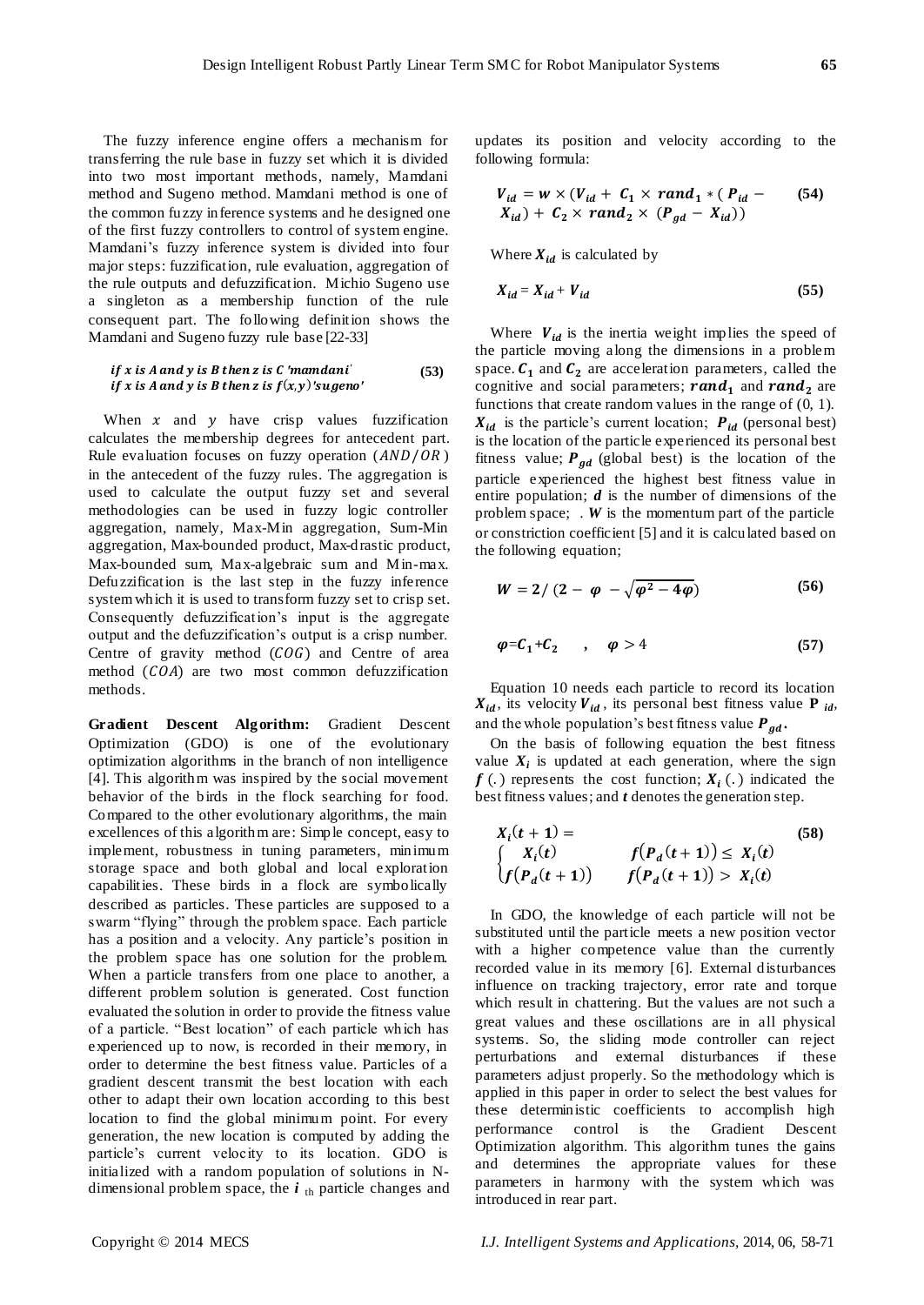#### III. METHODOLOGY

Sliding mode controller (SMC) is a nonlinear robust controller. Conversely pure sliding mode controller is a high-quality nonlinear controller; it has two important problems; chattering phenomenon and nonlinear equivalent dynamic formulation in uncertain dynamic parameter. To reduce the chattering phenomenon and equivalent dynamic problems, modified PD boundary derivative method is applied to SMC in presence of applied fuzzy logic theory. In a typical PD method, the controller corrects the error between the desired input value and the measured value. Since the actual position is the measured signal. The derivative part of PD methodology is worked based on change of error and the derivative coefficient. In this research the modified PD is used based on boundary derivative part.

$$
\dot{e}(t) \triangleq \left(\frac{S}{0.1 S + 1}\right) \times e(t) \tag{59}
$$

$$
U_{PD} = K_{p_a} e + K_{V_a} e \tag{60}
$$

This is suitable for real-time control applications when powerful processors, which can execute complex algorithms rapidly, are not accessible. The result of modified PD method shows the power of disturbance rejection in this methodology. Based on the modified formulation the partly linear sliding mode controller formulation is;

$$
\tau_{M-dis} = K \cdot \operatorname{sgn}(\lambda e + \dot{e})
$$
  
=  $K \cdot \operatorname{sgn}(\lambda e)$   
+  $\left(\frac{S}{0.1 S + 1}\right) \times e(t)$  (61)

In proposed method fuzzy logic method is applied to equivalent part to estimate nonlinear dynamic formulation of continuum robot. In modified PD fuzzy error-based partly switching SMC; error based Mamdani"s fuzzy inference system has considered with one input, one output and totally 7 rules to estimate the dynamic equivalent part. Based on above discussion, the control law for multi degrees of freedom continuum robot manipulator is written as:

$$
\tau = K \cdot sgn\left(\lambda e + \left(\frac{S}{0.1 S + 1}\right) \times e(t)\right) \tag{62}
$$

$$
+ \tau_{fuzzy}
$$

Based on fuzzy logic methodology

$$
f(x) = \tau_{fuzzy} = \sum_{l=1}^{M} \theta^T \zeta(x)
$$
 (51)

where  $\theta^T$  is adjustable parameter (gain updating factor) and  $\zeta(x)$  is defined by;

$$
\zeta(x) = \frac{\sum_{i} \mu(x_i) x_i}{\sum_{i} \mu(x_i)} \tag{52}
$$

The design of error-based fuzzy estimator of equivalent part based on Mamdani's fuzzy inference method has four steps , namely, fuzzification, fuzzy rule base and rule evaluation, aggregation of the rule output (fuzzy inference system) and defuzzification. **Fuzzification**: the first step in fuzzification is determine inputs and outputs which, it has one input  $(\tau_{Mdis})$  and one output ( $\tau_{fuzzy}$ ). The second step is chosen an appropriate membership function for input and output which, to simplicity in implementation triangular membership function is selected in this research. The third step is chose the correct labels for each fuzzy set which, in this research namely as linguistic variable. Based on experience knowledge the linguistic variables for input  $\tau_{MPID}$  are; Negative Big (NB), Negative Medium (NM), Negative Small (NS), Zero (Z), Positive Small (PS), Positive Medium (PM), Positive Big (PB), and based on experience knowledge it is quantized into thirteen levels represented by: -1, -0.83, -0.66, -0.5, -0.33, -0.16, 0, 0.16, 0.33, 0.5, 0.66, 0.83, 1 and the linguistic variables to find the output are; Large Left (LL), Medium Left (ML), Small Left (SL), Zero (Z), Small Right (SR), Medium Right (MR), Large Right (LR) and it is quantized in to thirteen levels represented by: -85, -70.8, -56.7, -42.5, - 28.3, -14.2, 0, 14.2, 28.3, 42.5, 56.7, 70.8, 85. **Fuzzy rule base and rule evaluation**: the first step in rule base and evaluation is to provide a least structured method to derive the fuzzy rule base which, expert experience and control engineering knowledge is used because this method is the least structure of the other one and the researcher derivation the fuzzy rule base from the knowledge of system operate and/or the classical controller. Design the rule base of fuzzy inference system can play important role to design the best performance of fuzzy proposed controller, that to calculate the fuzzy rule base the researcher is used to heuristic method which, it is based on the behavior of the control of robot manipulator. The complete rule base for this controller is shown in Table 1. **Aggregation of the rule output (Fuzzy inference):** Max-Min aggregation is used in this work. **Defuzzification:** The last step to design fuzzy inference in proposed controller is defuzzification. This part is used to transform fuzzy set to crisp set, therefore the input for defuzzification is the aggregate output and the output of it is a crisp number. Center of Gravity method  $(COG)$  is used in this research.

Table1. Design Rule Base of Fuzzy Inference System

| $\tau_{Mdis}$  | NB | <b>NM</b> | NS | Z | PS        | <b>PM</b> | PВ |
|----------------|----|-----------|----|---|-----------|-----------|----|
| $\tau_{Fuzzy}$ | LL | ML        | SL | Z | <b>SR</b> | MR        |    |

Adaption law in this methodology is used to adjust the modified PD sliding surface slope coefficient and gain updating factors. Linear error-based tuning part is a supervisory controller based on the following formulation methodology. This controller has three inputs namely; error  $(e)$ , change of error  $(e)$  and the integral of error  $(\Sigma e)$  and an output namely; gain updating factor  $(\alpha)$ . As

Copyright © 2014 MECS *I.J. Intelligent Systems and Applications,* 2014, 06, 58-71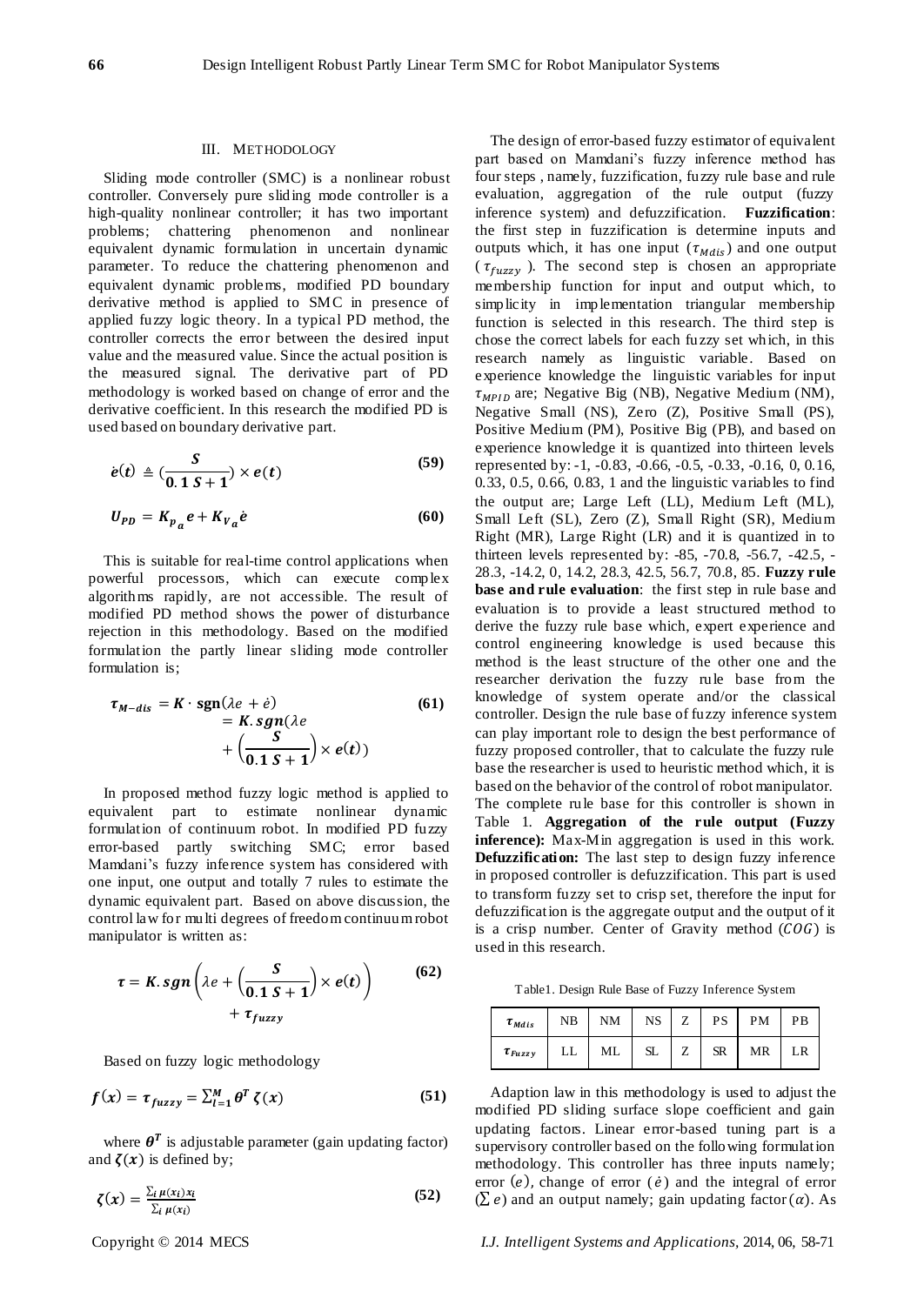a summary design a linear error-based tuning is based on the following formulation:

$$
\alpha = K \cdot e + \dot{e} + \frac{(\kappa)^2}{2} \sum e
$$
\n
$$
\lambda_a = \alpha \cdot \lambda \Rightarrow \lambda_a = (K \cdot e + \dot{e} + \frac{(\kappa)^2}{2} \sum e) \lambda
$$
\n(63)

 $\overline{\mathbf{c}}$ 

$$
K_{Gain_a} = \alpha. K_{Gain} \Rightarrow K_{Gain_a}
$$
  
=  $(K. e + e + \frac{(K)^2}{2} \sum e)K_{Gain}$ 

Where  $(\alpha)$  is gain updating factor,  $(\Sigma e)$  is the integral of error,  $(\dot{e})$  is change of error,  $(e)$  is error and K is a coefficient. Fig 4 shows the block diagram of proposed methodology.



## $K_B$  = Online Tune Gain Updating Factor

Fig. 4. Parallel optimization of on-line tuning modified PD partly nonlinear switching SMC based on fuzzy inference engine

## IV. RESULTS AND DISCUSSION

In this section, we use a benchmark model, robot manipulator, to evaluate our control algorithms. We compare the following managements: pure Modified PD partly linear switching sliding mode controller and proposed method with application to continuum robot. The simulation was implemented in MATLAB/ SIMULINK environment.

#### **System's coefficients optimization based on GDO:**

This part focuses on the optimization result based on GDO. Most of iteration is used to reach the best modified PD coefficient and gain updating factor. Fig. 5 shows the optimization part.



Fig. 5. System optimization based on GDO

**Close loop res ponse of continuum robot manipulator trajectory planning:** Fig 6 illustrates the tracking performance in two types of controllers.

Based on Fig 6; conventional controller has overshoot and steady state error in all links, because robot is a highly nonlinear system and control of this system by conventional nonlinear method is very difficult.

 $\overline{A}$ ś þ **Proposed Method** -- reference signal .......... PD switching SMC O 10 15 20 25

Fig. 6. Modified partly Nonlinear PD switching SMC and Proposed method

**Close loop response of trajectory planning in presence of disturbance:** Fig 7 demonstrates the power disturbance elimination in two types of controller in presence of disturbance for continuum robot manipulator. The disturbance rejection is used to test the robustness comparisons of these two methodologies. Based on Fig 7; by comparison with the conventional controller and proposed methodology, it can seen that proposed method is more stable and robust and this method is work based in chattering free methodology.



Fig. 7. Modified partly Nonlinear PD switching SMC and Proposed method with disturbance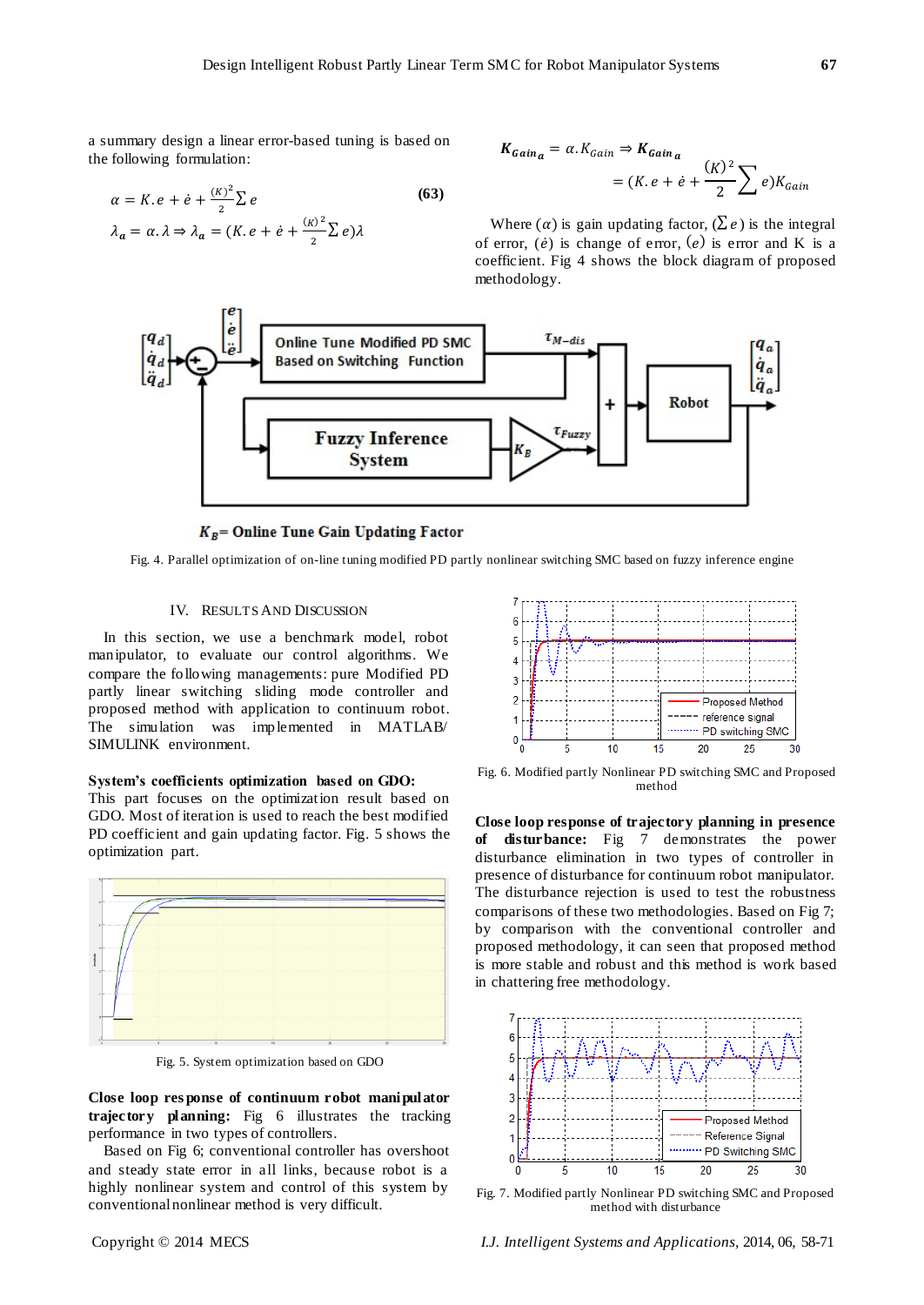#### V. CONCLUSION

Refer to this research 7 rules Mamdani's fuzzy inference system is design and applied to modify PD partly nonlinear switching SMC to design high quality controller. Based on the dynamic formulation, continuum robot arm is highly nonlinear and uncertain dynamic parameters and control of this system based on classical methodology is very complicated. The main contributions of this paper are compensating the nonlinear model base controller by fuzzy inference system compensator, design band limited derivative modified PD switching SMC and online tuning all controllers" coefficient based on linear methodology. The stability analysis of this methodology is test via Lyapunov methodology. The benefits of the proposed method; the chattering effects of parallel fuzzy inference compensator plus switching partly nonlinear sliding mode controller and modified PD, the slow convergence of the fuzzy and the chattering problem of pure sliding mode method are avoided effectively.

#### ACKNOWLEDGMENT

The authors would like to thank the anonymous reviewers for their careful reading of this paper and for their helpful comments. This work was supported by the SSP Research and Development Corporation Program of Iran under grant no. 2012-Persian Gulf-3C.

#### **REFERENCES**

- [1] T. R. Kurfess, Robotics And Automation Handbook: Crc, 2005.
- [2] J. J. E. Slotine And W. Li, Applied Nonlinear Control Vol. 461: Prentice Hall Englewood Cliffs, Nj, 1991.
- [3] L. Cheng, Et Al., "Multi-Agent Based Adaptive Consensus Control For Multiple Manipulators With Kinematic Uncertainties," 2008, Pp. 189-194.
- [4] J. J. D'azzo, Et Al., Linear Control System Analysis And Design With Matlab: Crc, 2003.
- [5] B. Siciliano And O. Khatib, Springer Handbook Of Robotics: Springer-Verlag New York Inc, 2008.
- [6] I. Boiko, Et Al., "Analysis Of Chattering In Systems With Second-Order Sliding Modes," Ieee Transactions On Automatic Control, Vol. 52, Pp. 2085-2102, 2007.
- [7] J. Wang, Et Al., "Indirect Adaptive Fuzzy Sliding Mode Control: Part I: Fuzzy Switching," Fuzzy Sets And Systems, Vol. 122, Pp. 21-30, 2001.
- [8] F. Piltan, Et Al., "Artificial Control Of Nonlinear Second Order Systems Based On Afgsmc," Australian Journal Of Basic And Applied Sciences, 5(6), Pp. 509-522, 2011.
- [9] V. Utkin, " Variable Structure Systems With Sliding Modes," Automatic Control, Ieee Transactions On, Vol. 22, Pp. 212-222, 2002.
- [10] R. A. Decarlo, Et Al., " Variable Structure Control Of Nonlinear Multivariable Systems: A Tutorial,"

Proceedings Of The Ieee, Vol. 76, Pp. 212-232, 2002.

- [11] K. D. Young, Et Al., "A Control Engineer's Guide To Sliding Mode Control," 2002, Pp. 1-14.
- [12] Samira Soltani & Farzin Piltan, "Design Artificial Nonlinear Controller Based On Computed Torque Like Controller W ith Tunable Gain", World Applied Science Journal (Wasj), 14 (9): 1306-1312, 2011.
- [13] Farzin Piltan, Mohammadali Dialame, Abbas Zare & Ali Badri,"Design Novel Lookup Table Changed Auto Tuning Fsmc:Applied To Robot Manipulator", International Journal Of Engineering, 6 (1):25-41, 2012
- [14] Farzin Piltan, Mohammad Keshavarz, Ali Badri & Arash Zargari,"Design Novel Nonlinear Controller Applied To Robotmanipulator: Design New Feedback Linearization Fuzzy Controller With Minimum Rule Base Tuning Method", International Journal Of Robotics And Automation,3 (1):1-12, 2012
- [15] Farzin Piltan, Iman Nazari, Sobhan Siamak, Payman Ferdosali,"Methodology Of Fpga-Based Mathematical Error-Based Tuning Sliding Mode Controller", International Journal Of Control And Automation, 5(1), 89-118, 2012
- [16] Farzin Piltan, Bamdad Boroomand, Arman Jahed & Hossein Rezaie, "Methodology Of Mathematical Error-Based Tuning Sliding Mode Controller", International Journal Of Engineering, 6 (2):96-117, 2012
- [17] Farzin Piltan, Sara Emamzadeh, Zahra Hivand, Fatemeh Shahriyari & Mina Mirazaei, "Puma-560 Robot Manipulator Position Sliding Mode Control Methods Using Matlab/Simulink And Their Integration Into Graduate/Undergraduate Nonlinear Control, Robotics And Matlab Courses", International Journal Of Robotics And Automation, 3(3):106-150, 2012
- [18] Farzin Piltan, Ali Hosainpour, Ebrahim Mazlomian, Mohammad Shamsodini, Mohammad H. Yarmahmoudi, "Online Tuning Chattering Free Sliding Mode Fuzzy Control Design: Lyapunov Approach", International Journal Of Robotics And Automation, 3(3):77-105, 2012
- [19] Farzin Piltan, Mina Mirzaei, Forouzan Shahriari, Iman Nazari, Sara Emamzadeh, "Design Baseline Computed Torque Controller", International Journal Of Engineering, 6(3): 129-141, 2012
- [20] Farzin Piltan, Mohammad H. Yarmahmoudi, Mohammad Shamsodini, Ebrahim Mazlomian, Ali Hosainpour, "Puma-560 Robot Manipulator Position Computed Torque Control Methods Using Matlab/Simulink And Their Integration Into Graduate Nonlinear Control And Matlab Courses", International Journal Of Robotics And Automation, 3(3): 167-191, 2012
- [21] Farzin Piltan, Hossein Rezaie, Bamdad Boroomand, Arman Jahed, "Design Robust Backstepping On-Line Tuning Feedback Linearization Control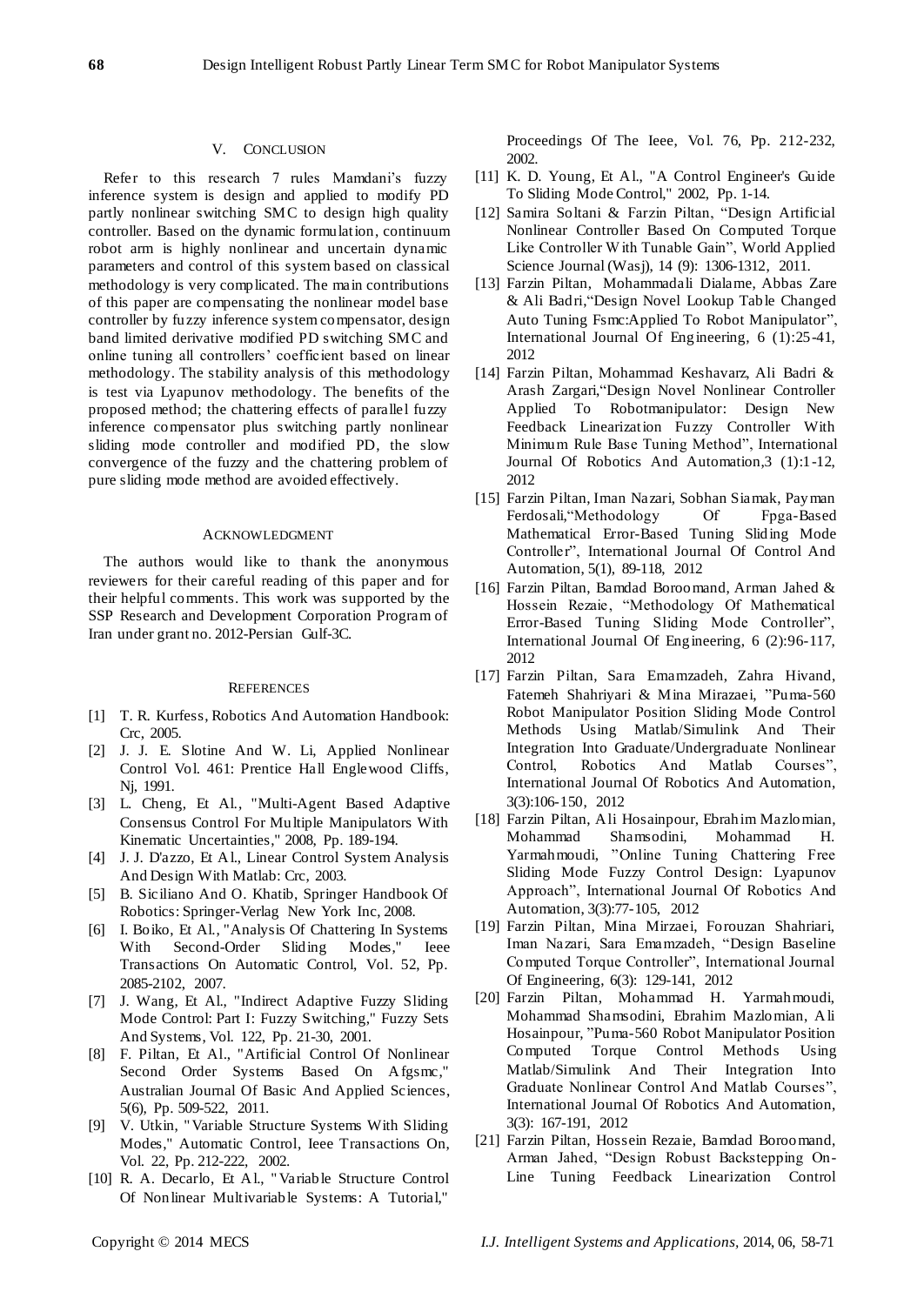Applied To Ic Engine", International Journal Of Advance Science And Technology, 11:40-22, 2012

- [22] Farzin Piltan, Mohammad R. Rashidian, Mohammad Shamsodini And Sadeq Allahdadi, Effect Of Rule Base On The Fuzzy -Based Tuning Fuzzy Sliding Mode Controller: Applied To  $2<sup>nd</sup>$  Order Nonlinear System", International Journal Of Advanced Science And Technology, 46:39-70, 2012
- [23] Farzin Piltan, Arman Jahed, Hossein Rezaie And Bamdad Boroomand, "Methodology Of Robust Linear On -Line High Speed Tuning For Stable Sliding Mode Controller: Applied To Nonlinear System", International Journal Of Control And Automation, 5(3): 217-236, 2012
- [24] Farzin Piltan, Bamdad Boroomand, Arman Jahed And Hossein Rezaie, "Performance-Based Adaptive Gradient Descent Optimal Coefficient Fuzzy Sliding Mode Methodology", International Journal Of Intelligent Systems And Applications, , Vol.4, No.11, Pp.40-52, 2012.
- [25] Farzin Piltan, Mehdi Akbari, Mojdeh Piran , Mansour Bazregar, "Design Model Free Switching Gain Scheduling Baseline Controller With Application To Automotive Engine", International Journal Of Information Technology And Computer Science, Vol.5, No.1, Pp.65-73, 2013.Doi: 10.5815/Ijitcs.2013.01.07.
- [26] Farzin Piltan, Mojdeh Piran , Mansour Bazregar, Mehdi Akbari, "Design High Impact Fuzzy Baseline Variable Structure Methodology To Artificial Adjust Fuel Ratio", International Journal Of Intelligent Systems And Applications, Vol.5, No.2, Pp.59-70, 2013.Doi: 10.5815/Ijisa.2013.02.0.
- [27] Farzin Piltan, M. Bazregar, M. Kamgari, M. Akbari And M. Piran, "Adjust The Fuel Ratio By High Impact Chattering Free Sliding Methodology With Application To Automotive Engine", International Journal Of Hybrid Information Technology, 6(1), 2013.
- [28] Farzin Piltan, S. Zare , F. Shahryarzadeh, M. Mansoorzadeh, M. Kamgari, "Supervised Optimization Of Fuel Ratio In Ic Engine Based On Design Baseline Computed Fuel Methodology", International Journal Of Information Technology And Computer Science , Vol.5, No.4, Pp.76-84, 2013.Doi: 10.5815/Ijitcs.2013.04.09.
- [29] Farzin Piltan, M. Mansoorzadeh, S. Zare, F.Shahryarzadeh, M. Akbari, "Artificial Tune Of Fuel Ratio: Design A Novel Siso Fuzzy Backstepping Adaptive Variable Structure Control", International Journal Of Electrical And Computer Engineering, 3(2), 2013.
- [30] M. Bazregar, Farzin Piltan, A. Nabaee And M.M. Ebrahimi, "Parallel So ft Computing Control Optimization Algorithm For Uncertainty Dynamic Systems", International Journal Of Advanced Science And Technology, 51, 2013.
- [31] Farzin Piltan, M.H. Yarmahmoudi, M. Mirzaei, S. Emamzadeh, Z. Hivand, "Design Novel Fuzzy Robust Feedback Linearization Control With

Application To Robot Manipulator", International Journal Of Intelligent Systems And Applications , Vol.5, No.5, Pp.1-10, 2013.Doi: 10.5815/Ijisa.2013.05.01.

- [32] Sh. Tayebi Haghighi, S. Soltani, Farzin Piltan, M. Kamgari, S. Zare, "Evaluation Performance Of Ic Engine: Linear Tunable Gain Computed Torque Controller Vs. Sliding Mode Controller", International Journal Of Intelligent Systems And Applications, Vol.5, No.6, Pp.78-88, 2013.Doi: 10.5815/Ijisa.2013.06.10.
- [33] Amin Jalali, Farzin Piltan, M. Keshtgar, M. Jalali, "Colonial Competitive Optimization Sliding Mode Controller With Application To Robot Manipulator", International Journal Of Intelligent Systems And Applications, Vol.5, No.7, Pp.50-56, 2013. Doi: 10.5815/Ijisa.2013.07.07.
- [34] Salehi, Farzin Piltan, M. Mousavi, A. Khajeh, M. R. Rashidian, "Intelligent Robust Feed-Forward Fuzzy Feedback Linearization Estimation Of Pid Control With Application To Continuum Robot", International Journal Of Information Engineering And Electronic Business, Vol.5, No.1, Pp.1-16, 2013. Doi: 10.5815/Ijieeb.2013.01.01.
- [35] Farzin Piltan, M.J. Rafaati, F. Khazaeni, A. Hosainpour, S. Soltani, "A Design High Impact Lyapunov Fuzzy Pd -Plus-Gravity Controller With Application To Rigid Manipulator", International Journal Of Information Engineering And Electronic Business, Vol.5, No.1, Pp.17-25, 2013. Doi: 10.5815/Ijieeb.2013.01.02.
- [36] Amin Jalali, Farzin Piltan, A. Gavahian, M. Jalali, M. Adibi, "Model-Free Adaptive Fuzzy Sliding Mode Controller Optimized By Particle Swarm For Robot Manipulator", International Journal Of Information Engineering And Electronic Business, Vol.5, No.1, Pp.68-78, 2013. Doi: 10.5815/Ijieeb.2013.01.08.
- [37] Farzin Piltan, F. Shahryarzadeh ,M. Mansoorzadeh , M. Kamgari, S. Zare, "Robust Fuzzy Pd Method With Parallel Computed Fuel Ratio Estimation Applied To Automotive Engine", International Journal Of Intelligent Systems And Applications, Vol.5, No.8, Pp.83-92, 2013. Doi: 10.5815/Ijisa.2013.08.10.
- [38] Farzin Piltan, A. Nabaee, M.M. Ebrahimi, M. Bazregar, "Design Robust Fuzzy Sliding Mode Control Technique For Robot Manipulator Systems With Modeling Uncertainties", International Journal Of Information Technology And Computer Science, Vol.5, No.8, Pp.123-135, 2013. Doi: 10.5815/Ijitcs.2013.08.12.
- [39] Farzin Piltan, M. Mansoorzadeh, M. Akbari, S. Zare, F. Shahryarzadeh "Management Of Environmental Pollution By Intelligent Control Of Fuel In An Internal Combustion Engine" Global Journal Of Biodiversity Science And Management, 3(1), 2013.
- [40] M. M. Ebrahimit Farzin Piltan, M. Bazregar And A.R. Nabaee, "Intelligent Robust Fuzzy-Parallel Optimization Control Of A Continuum Robot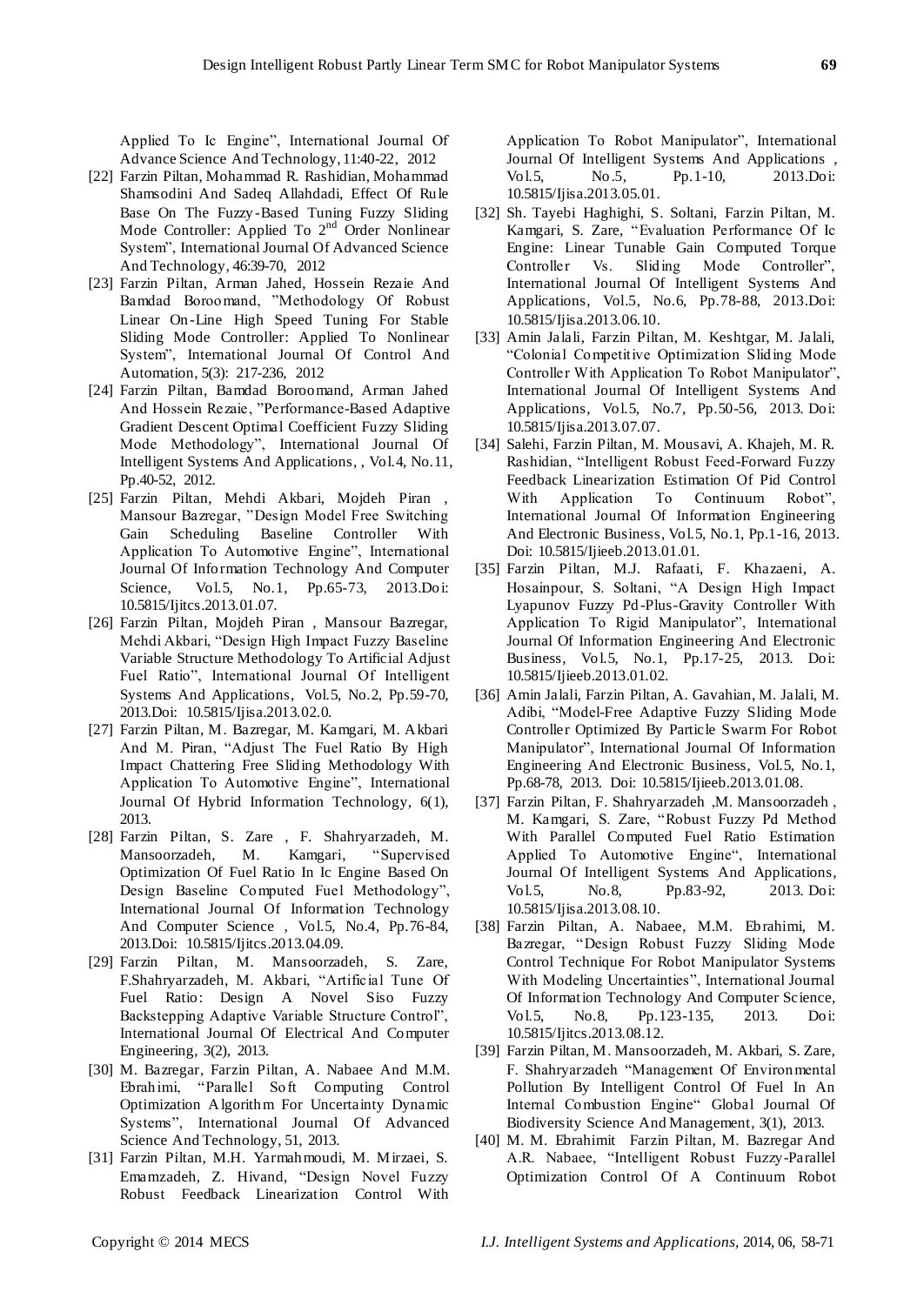Manipulator", International Journal Of Control And Automation, 6(3), 2013.

- [41] O.R. Sadrnia, Farzin Piltan, M. Jafari, M. Eram And M. Shamsodini, "Design Pid Estimator Fuzzy Plus Backstepping To Control Of Uncertain Continuum Robot", International Journal Of Hybrid Information Technology, 6(4), 2013.
- [42] Aminjalali, Farzin Piltan, H. Hashemzadeh, A. Hasiri, M.R Hashemzadeh, "Design Novel Soft Computing Backstepping Controller With Application To Nonlinear Dynamic Uncertain System", International Journal Of Intelligent Systems And Applications, Vol.5, No.10, Pp.93- 105, 2013. Doi: 10.5815/Ijisa.2013.10.12.
- [43] M. Moosavi, M. Eram, A. Khajeh, O. Mahmoudi And Farzin Piltan, "Design New Artificial Intelligence Base Modified Pid Hybrid Controller For Highly Nonlinear System", International Journal Of Advanced Science And Technology, 57, 2013.
- [44] S. Zahmatkesh, Farzin Piltan, K. Heidari, M. Shamsodini, S. Heidari, "Artificial Error Tuning Based On Design A Novel Siso Fuzzy Backstepping Adaptive Variable Structure Control" International Journal Of Intelligent Systems And Applications, Vol.5, No.11, Pp.34-46, 2013. Doi: 10.5815/Ijisa.2013.11.04.
- [45] S. Heidari, Farzin Piltan, M. Shamsodini, K. Heidari And S. Zahmatkesh, "Design New Nonlinear Controller With Parallel Fuzzy Inference System Compensator To Control Of Continuum Robot Manipulator",International Journal Of Control And Automation, 6(4), 2013.
- [46] Farzinpiltan, M. Kamgari, S. Zare, F. Shahryarzadeh, M. Mansoorzadeh, "Design Novel Model Reference Artificial Intelligence Based Methodology To Optimized Fuel Ratio In Ic Engine", International Journal Of Information Engineering And Electronic Business, Vol.5, No.2, Pp.44-51, 2013. Doi: 10.5815/Ijieeb.2013.02.07.
- [47] Farzin Piltan, Mehdi Eram, Mohammad Taghavi, Omid Reza Sadrnia, Mahdi Jafari," Nonlinear Fuzzy Model-Base Technique To Compensate Highly Nonlinear Continuum Robot Manipulator", Ijisa, Vol.5, No.12, Pp.135-148, 2013. Doi: 10.5815/Ijisa.2013.12.12
- [48] Amin Jalali, Farzin Piltan, Mohammadreza Hashemzadeh, Fatemeh Bibakvaravi, Hossein Hashemzadeh,"Design Parallel Linear Pd Compensation By Fuzzy Sliding Compensator For Continuum Robot", Ijitcs, Vol.5, No.12, Pp.97-112, 2013. Doi: 10.5815/Ijitcs.2013.12.12
- [49] Farzin Piltan, A. Hosainpour, S. Emamzadeh, I. Nazari, M. Mirzaie, "Design Sliding Mode Controller Of W ith Parallel Fuzzy Inference System Compensator To Control Of Robot Manipulator", International Journal Of Robotics And Automation, Vol. 2, No. 4, December 2013, Pp. 149~162.
- [50] Farzin Piltan, Mahdi Jafari, Mehdi Eram, Omid Mahmoudi, Omid Reza Sadrnia, "Design Artificial Intelligence-Based Switching Pd Plus Gravity For

Highly Nonlinear Second Order System", International Journal Of Engineering And Manufacturing, Vol.3, No.1, Pp.38-57, 2013.Doi: 10.5815/Ijem.2013.01.04

- [51] Farzin Piltan, Sara Emamzadeh, Sara Heidari, Samaneh Zahmatkesh, Kamran Heidari, "Design Artificial Intelligent Parallel Feedback Linearization Of Pid Control With Application To Continuum Robot", International Journal Of Engineering And Manufacturing, Vol.3, No.2, Pp.51-72, 2013.Doi: 10.5815/Ijem.2013.02.04
- [52] Mohammad Mahdi Ebrahimi, Farzin Piltan, Mansour Bazregar, Alireza Nabaee,"Artificial Chattering Free On-Line Modified Sliding Mode Algorithm: Applied In Continuum Robot Manipulator", International Journal Of Information Engineering And Electronic Business, Vol.5, No.5, Pp.57-69, 2013. Doi: 10.5815/Ijieeb.2013.05.08
- [53] Arman Jahed, Farzin Piltan, Hossein Rezaie, Bamdad Boroomand, "Design Computed Torque Controller With Parallel Fuzzy Inference System Compensator To Control Of Robot Manipulator", International Journal Of Information Engineering And Electronic Business, Vol.5, No.3, Pp.66-77, 2013. Doi: 10.5815/Ijieeb.2013.03.08
- [54] Mohammad Shamsodini, Farzin Piltan, Mahdi Jafari, Omid Reza Sadrnia, Omid Mahmoudi,"Design Modified Fuzzy Hybrid Technique: Tuning By Gdo", Ijmecs, Vol.5, No.8, Pp.58-72, 2013.Doi: 10.5815/Ijmecs.2013.08.07
- [55] Mahdi Mirshekaran, Farzin Piltan,Zahra Esmaeili, Tannaz Khajeaian, Meysam Kazeminasab,"Design Sliding Mode Modified Fuzzy Linear Controller With Application To Flexible Robot Manipulator", Ijmecs, Vol.5, No.10, Pp.53-63, 2013.Doi: 10.5815/Ijmecs.2013.10.07
- [56] Meysam Kazeminasab, Farzin Piltan, Zahra Es maeili, Mahdi Mirshekaran, Alireza Salehi ," Design Parallel Fuzzy Partly Inverse Dynamic Method Plus Gravity Control For Highly Nonlinear Continuum Robot", Ijisa, Vol.6, No.1, Pp.112-123, 2014. Doi: 10.5815/Ijisa.2014.01.12.
- [57] Mansour Bazregar, Farzin Piltan, Mehdi Akbari, Mojdeh Piran,"Management Of Automotive Engine Based On Stable Fuzzy Technique With Parallel Sliding Mode Optimization", Ijitcs, Vol.6, No.1, Pp.101-107, 2014. Doi: 10.5815/Ijitcs.2014.01.12.
- [58] Ali Shahcheraghi, Farzin Piltan, Masoud Mokhtar, Omid Avatefipour, Alireza Khalilian,"Design A Novel Siso Off-Line Tuning Of Modified Pid Fuzzy Sliding Mode Controller", Ijitcs, Vol.6, No.2, Pp.72- 83, 2014. Doi: 10.5815/Ijitcs.2014.02.10
- [59] Kamran Heidari, Farzin Piltan, Samaneh Zahmatkesh, Sara Heidari, Mahdi Jafari,"Design High Efficiency Intelligent Robust Backstepping Controller ", Ijieeb, Vol.5, No.6, Pp.22-32, 2013. Doi: 10.5815/Ijieeb.2013.06.03